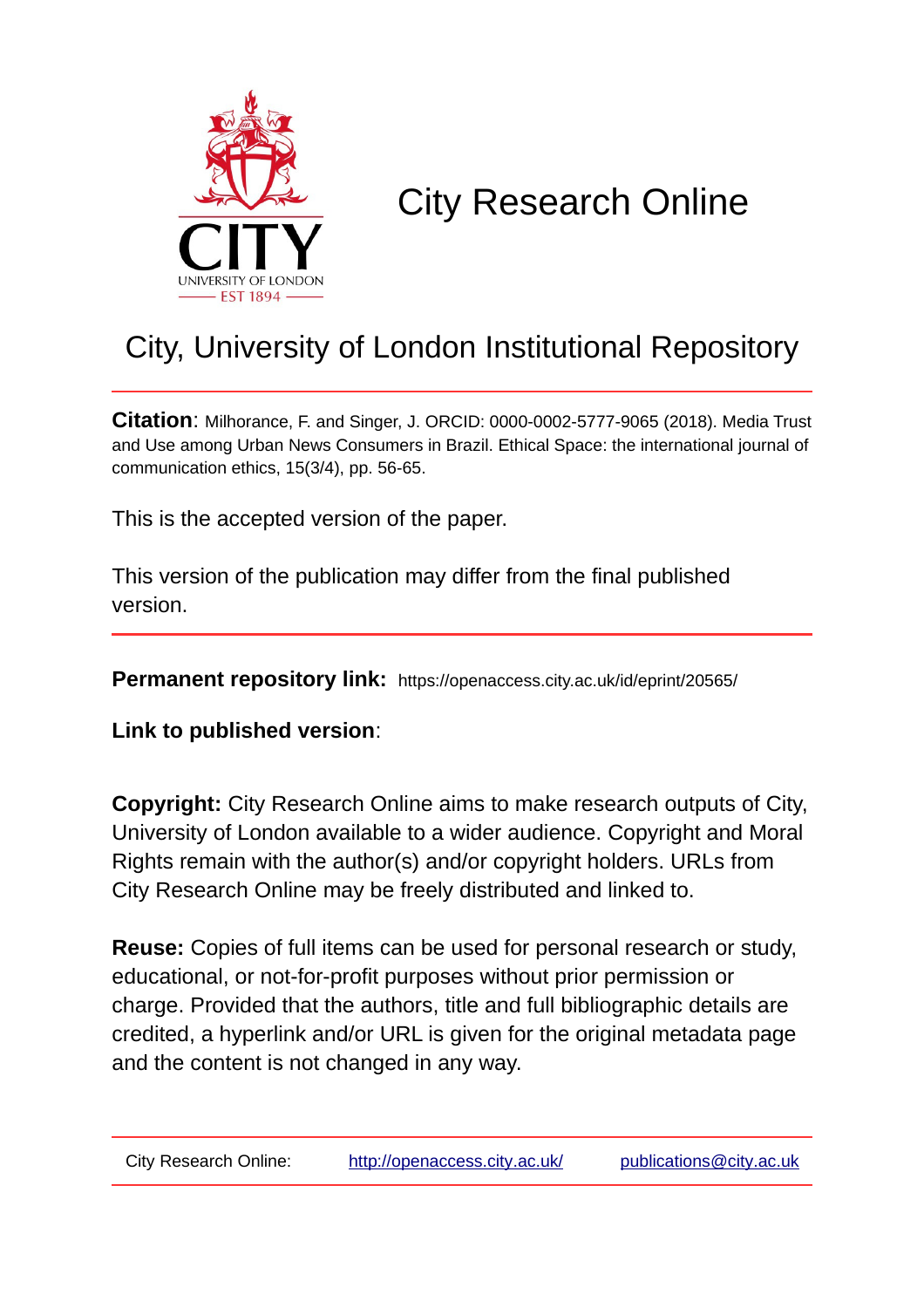#### *Copyright information*

The final and definitive version of this manuscript has been accepted for publication in: *Ethical Space: The International Journal of Communication Ethics* © 2018; all rights reserved, Abramis Academic. DOI pending.

*Please cite as:* Milhorance, F., and Singer, J. B. (forthcoming). Media Trust and Use among Urban News Consumers in Brazil. *Ethical Space*.

### Media trust and use among urban news consumers in Brazil **Flávia Milhorance and Jane B. Singer**

*Around the world, polls show a crisis in trust in civic institutions, the media foremost among them. This study explores how audiences connect ethical precepts to media credibility and trust through research in Brazil, South America's largest democracy. Original focus group data are analysed in the context of exclusive questionnaire data from the Reuters Institute for the Study of Journalism to understand why news consumers trust – or do not trust – their media, and the implications of those perceptions.*

Keywords**:** credibility, diversity, focus groups, media use, transparency, trust

Amid increasingly partisan discourse and within a fragmented news environment plagued by charges of 'fake news', concern about trust in the media has jumped from industry and academic circles to mainstream discourse. All over the world, people report declining levels of trust in a variety of civic entities but particularly in the media, now the least-trusted institution of them all (Edelman 2018).

Equally well-documented are declines in the use of traditional media formats and the revenue they generate. Contemporary news consumers turn to digital platforms far more regularly than to print, and social media and other digital-only providers make up a large portion of the typical news diet. Such massive changes in news consumption habits over recent years have undermined the business model that long sustained traditional news outlets, leaving many scrambling to survive.

However, relatively little current research has explored the relationship between these two declines, in trust and in usage, particularly outside the United States and Western Europe. This study focuses on Brazil, one of the world's largest democracies and South America's biggest media market (Carro 2016a). Building on data provided exclusively to the authors by the Reuters Institute for the Study of Journalism at Oxford University, we also draw on original focus group data gathered in Rio de Janeiro State to understand why urban Brazilians trust – or do not trust – the media, the normative concepts they invoke, and the implications of those perceptions on their consumption patterns.

#### **Media trust and transparency**

Abundant documentation indicates trust in the media is low and falling, though there is little agreement on exactly what people mean when they say they do not trust the media. 'Distrust happens when the news fails to address the world as the public recognises it,' suggest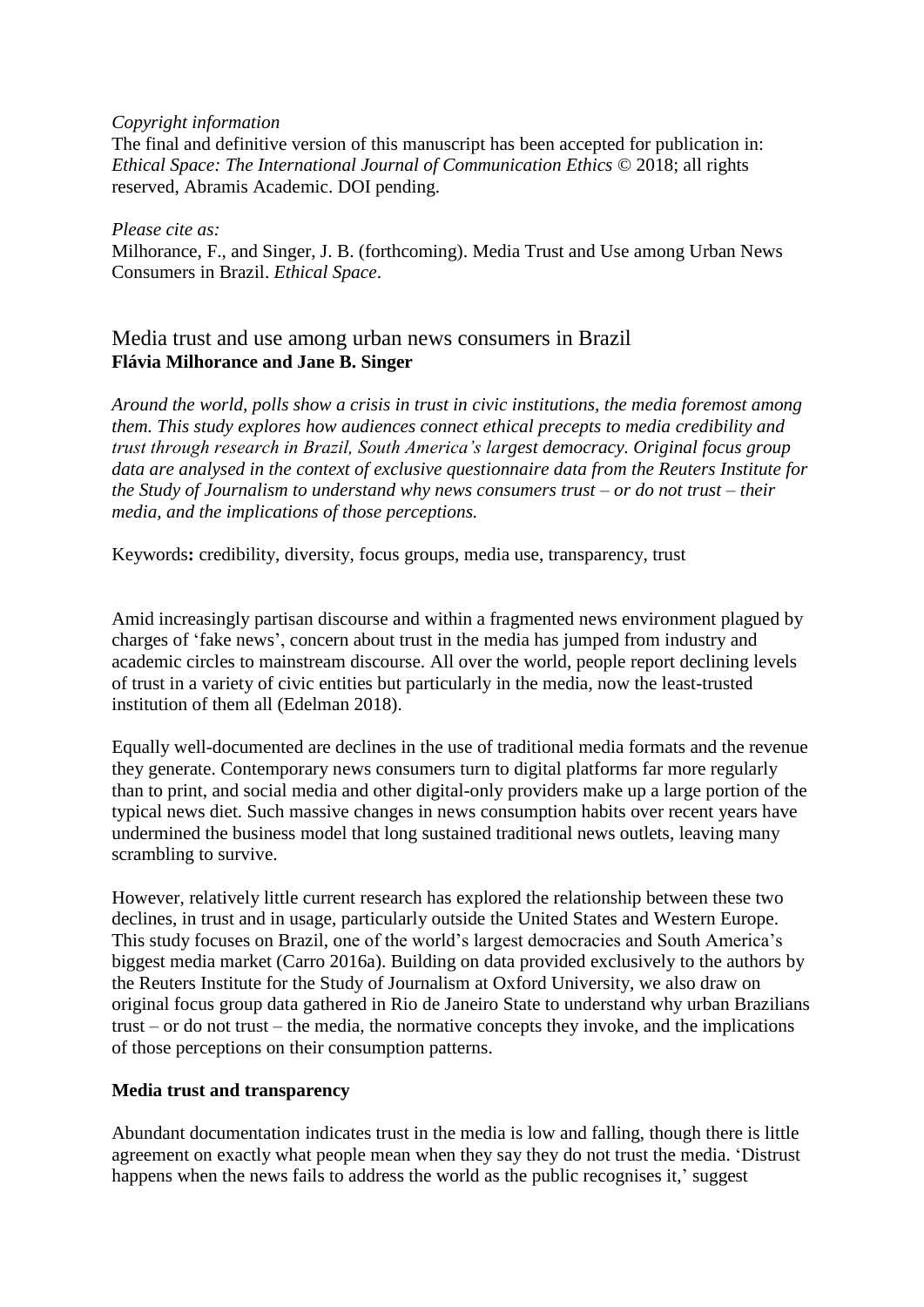Coleman and his colleagues (2009: 2). Kohring and Matthes (2007) propose four dimensions of trust assessment: trust in the selection of reported topics, in the selection of information included in those reports, in the way journalists have evaluated that information, and in the accuracy of their account. More broadly, Tsfati and Cappella (2003) define trust as a consequential phenomenon: Trust leads to a greater likelihood of cooperative engagement, while mistrust reduces that likelihood.

A number of factors influence perceptions of trustworthiness. Lee (2010) found that trust in the news media was affected by audience members' political ideology, trust in government institutions and fellow citizens, and economic views. Others highlight media exposure and media reliance, as well as individual traits such as news consumption habits and even religious beliefs (Golan 2010). Individual and interpersonal factors seem especially important in assessing media bias (Eveland and Shah 2003); knowledge about media ownership also appears to affect credibility judgements (Ashley, Poepsel and Willis 2010). Attempts by news organisations to emphasise their own objectivity, particularly in branding themselves as impartial watchdogs of government, have left them open to substantive challenges by both scholars and citizens (Peters and Broersma 2013).

Scholarly work related to media trust has also drawn connections with perceptions of credibility and, conversely, of bias. Credibility has commonly been used as a benchmark of trust: Unsurprisingly, those who believe the media to be credible seem more likely to rely on the media than those who do not (Wanta and Hu 1994), though the relationship is not necessarily a strong one (Kouisis 2001). The advent of the internet spurred comparison of the credibility of information provided online and in legacy outlets (Flanagin and Metzger 2007; Johnson and Kaye 1998). More recent studies have explored the perceived credibility of various online information sources, notably social media (Carr et al. 2014; Johnson and Kaye 2014; Westerman, Spence and van der Heide 2014) as well as other platforms and formats (Clerwell 2014; Neuberger 2014).

The ethical notion of transparency, which has gained traction in the digital age (Karlsson 2011), is similarly fuzzy, encompassing motives for covering particular information in particular ways on the one hand, and processes of selecting and gathering information on the other (Craft and Heim 2009). Scholars have defined it variously as involving 'truthful disclosure before and during an act as well as after it has been taken' (Singer 2007: 84) and as a demonstration of 'the processes by which facts, situations, events, and opinions are sorted, sifted, made sense of, and presented' (Ziomek 2005: 4).

Regardless of what, precisely, people are after when they call for greater transparency, the notion has been clearly connected to concerns about media bias as well as to scepticism about the value of objectivity as a journalistic norm or goal. 'Transparency subsumes objectivity,' Harvard technologist David Weinberger (2009) wrote. 'Anyone who claims objectivity should be willing to back that assertion up by letting us look at sources, disagreements, and the personal assumptions and values supposedly bracketed out of the report' (para. 9). Without transparency, he adds, objectivity becomes arrogance – and foolishness. Karlsson (2011; 2010) highlights the role of digital communication in fostering an increased orientation toward openness, though Chadha and Koliska (2015) suggest news outlets are seeking to appear more credible through limited and strategic use of transparency – but stopping short of actually offering substantive insights into journalistic processes.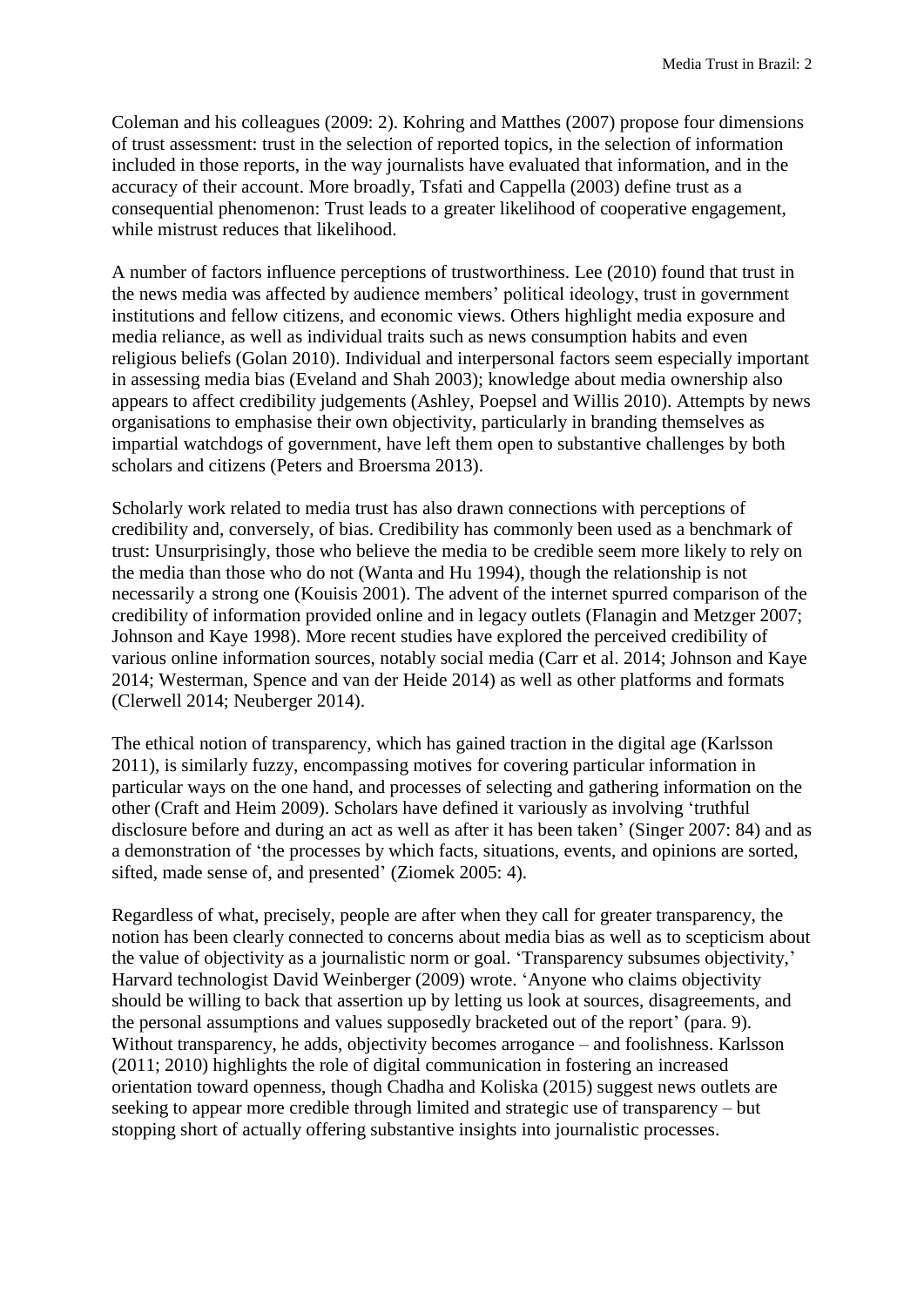#### **The Brazilian context**

The present study focuses on media trust as well as use in Brazil, a nation whose media have had a vital role in shaping and reshaping power structures over many decades, functioning as 'a crucial site for social, political, and ideological struggles' (Matos 2008: 4). After a newspaper heyday in the 1950s, broadcast television has dominated media usage. Television remains the most important news source for the population overall, although overtaken by online sources among urban Brazilians (Carro 2016a).

Since the military dictatorship ended in the mid-1980s, legacy media in Brazil have been pulled towards commercialism and professionalism on the one hand, and political and social inclusion on the other (Matos 2008; Porto 2012; Waisbord 1996). Brazilian journalists give considerable weight to their public-interest role as government watchdogs (Mellado et al. 2012) – though a key motivation may be to drive sales in an increasingly consolidated environment (Waisbord 2000). In general, media market expansion has been integral to expanding democratisation of Brazilian society (Voltmer 2013), but the period also has been characterised by a concentration of ownership and by 'ideological biases, simplifications of debate and limited inclusion of these new publics' (Matos 2008: 233).

In contrast to countries such as the UK, France or Italy, Brazil's legal framework has historically been conducive to ownership concentration. Four family-owned groups currently enjoy an 89 percent market share of the print media, including giant publishing enterprises operating out of São Paulo and Rio de Janeiro (Moreira 2016). These conglomerates - including the O Globo group, which owns *O Globo* newspaper and has extensive other Brazilian media holdings, and Grupo Folha, which owns *Folha de* São *Paulo* -- exert considerable influence on the direction of public debate. Their massive media properties in the two dominant cities are highly influential in setting the agenda for coverage in regional and other smaller metropolitan newspapers and broadcasters (Abramo 2007).

The past few years have been especially difficult for Brazil and its media. Although the nation weathered the 2008 global economic crisis in relative prosperity and stability, the situation deteriorated dramatically in the 2010s. The disclosure of corruption and a moneylaundering scandal involving the Petrobras powerhouse led to massive street protests in 2013, generating turmoil that ultimately culminated in the controversial impeachment of President Dilma Rousseff and her departure from office in 2016 (Garcia 2016). Much of the media coverage of the crisis, particularly in dominant newspapers such as *O Globo*, was out of sync with popular sentiment, generating considerable public displeasure (Nassif 2013) and a general perception of media bias. Indeed, observers have connected the upheavals to a perception that the Brazilian media not only failed to provide people's basic needs but even seemed to work against those needs (Fontes 2015). The same media conglomerates that supported the military regime a generation ago (Matos 2008) have more recently been widely seen as amplifying the voices of political elites and legitimising Rousseff's impeachment (Damgaard 2018).

As the turmoil escalated in 2013 and 2014, Brazilian newspapers lost nearly 9 per cent of their circulation (Associação Nacional de Jornais 2015); only one in 27 Brazilians read a newspaper in 2014, down from one in 10 in the 1950s (ibid.; IBGE 2014). In 2015, as the Brazilian economy endured its worst downturn in a quarter century and questions about credibility swirled around the legacy media, nine of the nation's 10 largest-circulation newspapers lost readers, and 1,400 media practitioners lost their jobs (Carro 2016b). Though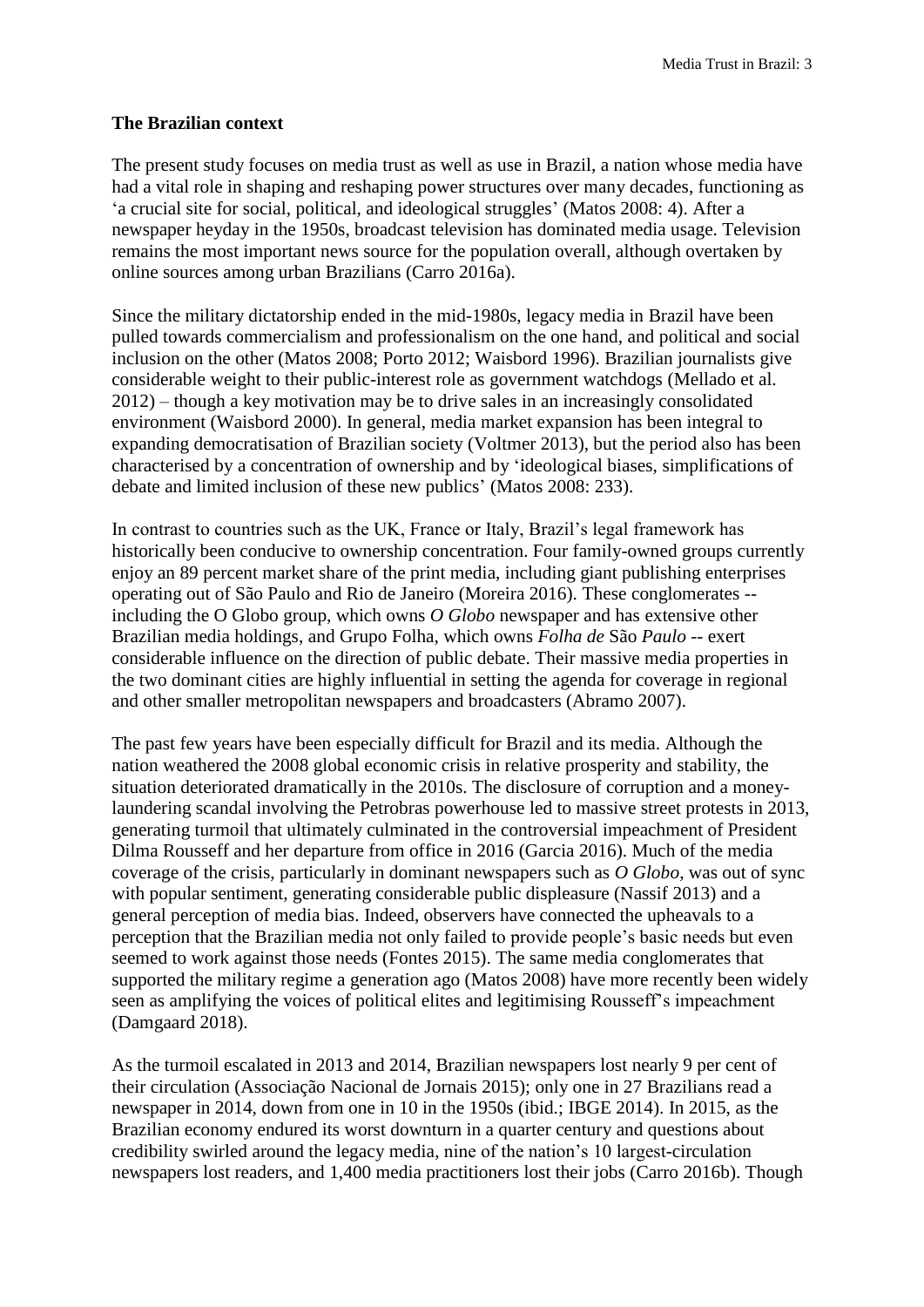the national press remains influential today, especially among elites, many readers and advertisers have migrated to digital media (Carro 2016a); an estimated 116 million Brazilians, roughly two-thirds of the population, are now connected to the internet (Simões Gomes 2018), while only 3 percent of the nation's citizens cite newspapers as their preferred information source (SCS 2017).

Social media are enormously popular as alternative information sources. In the first five years after its Brazilian office opened in 2011, Facebook attracted more than 83 million users; nearly three-quarters of urban dwellers used it to access news by the end of 2015. In addition, 100 million Brazilians – nearly half the nation's population – used the WhatsApp messaging app (Carro 2016b). Other online media also have gained ground in Brazil since the turn of the millennium (Harlow 2017), a trend again accelerated by the recent turmoil. Digital-native media start-ups have emerged, including Midia Ninja, Ponte and Agência Pública (Maisonnave 2016). As in the United States, Europe and other parts of Latin America, many of Brazil's alternative media are seen as associated with particular social and civic movements (Harlow 2017). And as elsewhere, many continue to struggle to secure audiences and financial stability.

Within this contentious environment, the matter of media trust in rapidly changing Brazil has attracted attention. In the rest of this section, we briefly outline information from diverse public opinion polling organisations, followed by a closer look at an extensive data set provided to the authors by the Reuters Institute for the Study of Journalism.

Brazilians are more likely than media consumers in other countries to say they trust the media. About 58 per cent of the Brazilian respondents in a 2016 Reuters Institute study said they trusted the news 'most of the time', putting Brazil behind only Finland (65 per cent) and Portugal (60 per cent) among the 26 countries surveyed. Moreover, 56 per cent of Brazilians reported trusting news organisations in 2016, and 54 per cent said they trusted journalists – the highest level among any of the countries studied (Carro 2016a; Newman 2016). However, only 36 per cent also said they believed the Brazilian media were free from undue political influence, and 35 per cent considered it free of undue business influence (Carro 2016b).

Other public opinion surveys in Brazil have yielded broadly comparable results. A survey conducted by Edelman (2016) around the same time as the Reuters Institute survey showed that 54 per cent of Brazilians said they trusted the media. However, that number represents a drop of nearly 20 per cent over a five-year period – and declined further to 43 per cent by 2018 (Edelman 2018). Surveys conducted by the Brazilian government (*Pesquisa Brasileira de Midia* 2017; 2016; 2015) have also addressed levels of trust in news across multiple platforms; findings indicate lower levels of overall trust than suggested by the international studies, with distrust of digital media particularly pervasive.

Brazilians also report that they are prepared to pay for online news content: 22 per cent of the respondents to the Reuters Institute study said they paid for news, the third-highest percentage among the countries surveyed. That said, the average annual payment amount was among the lowest – only the equivalent of \$14.20 a year, mostly involving one-off purchases (Carro 2016b).

Before turning to our focus group data, we offer a closer look at the survey data gathered by the Reuters Institute. The Institute's *Digital News Report* constitutes the largest ongoing comparative study of news consumption around the world (Levy 2016). The word 'trust'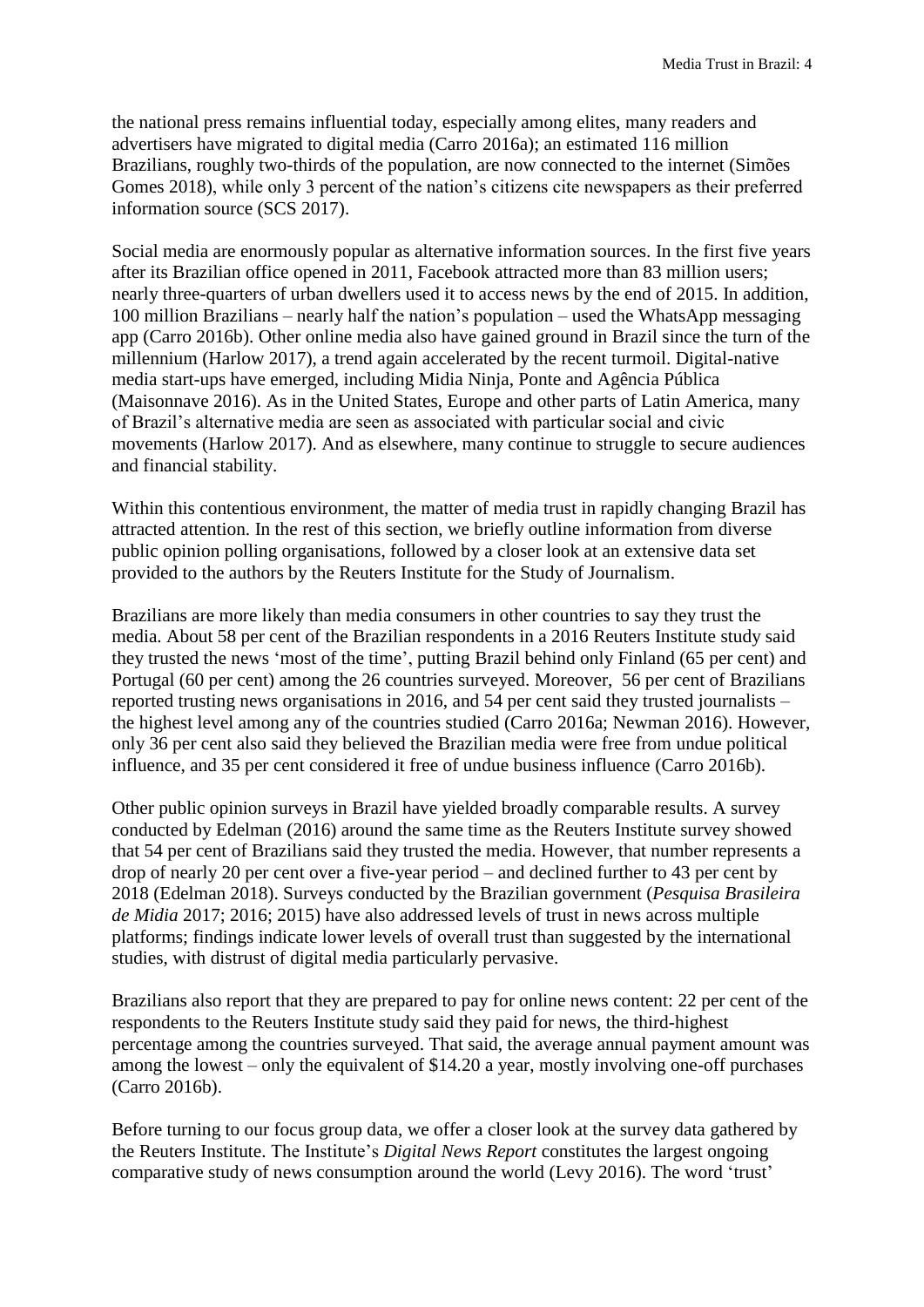appears 284 times in the 2016 report – more than twice as often as in 2015 (134 mentions) and six times more frequently than in 2014 (just 47 mentions). Moreover, the 2016 report included a separate section devoted to issues of trust, based on closer examination of data from the United States and five European countries. Findings indicate no gender differences, but those under age 35 are less trusting than older news consumers. Political beliefs also are linked to trust in the news (Newman et al. 2016).

Additional focus groups data from the Reuters Institute indicated that trust in the news is strongly tied to trust in particular media brands. Long-standing legacy brands are more likely to be seen as primary news sources, with newer players thought of as secondary sources or 'guilty pleasures', even when they have a large reach (Newman et al. 2016: 94).

Although the institute published overviews of these findings, the more fine-grained data needed to provide context for our study were not made public. Institute colleagues shared their data from Brazil with us. Their questionnaire was completed by 2,001 Brazilians in 27 urban areas, including Rio de Janeiro. It encompassed questions about interests (business news, political news and so on), sources and platforms, along with demographic information and a host of other topics, including three of interest here: trust in the media, payment for news and frequency of news access. Tables 1 and 2 provide Reuters Institute data related to trust and payment for news in print and online media, respectively.

Table 1 suggests a trend: as trust in news increases, so too does the likelihood to pay for print news. Conversely, the number of people who do not pay for print news is higher among those who either are neutral toward or disagree with statements related to trusting news, news organisations or journalists. Relatively few people pay for online news, which makes interpretation of the Table 2 data more tentative. However, the general trend seems to hold: The more people trust the news, the more willing they are to pay for it, even online.

The institute data are even clearer in relation to perceptions of outside influence on the media. They show widespread belief that the Brazilian media are influenced by government or commercial pressures. Yet those who believe the media are independent of such influence are notably more likely to pay for print news and for online news – and much less likely when they believe the media to be shaped by either entity.

Our own data, gathered from three focus groups of urban news consumers in Brazil, provide further insights into the nuances of media trust in Brazil and the relationship between trust and economic imperatives. Informed by our interrogation of the Reuters data, as well as context provided by the literature, this study addresses the following research questions:

**RQ1:** How do urban Brazilians describe their perceptions and attitudes about the media?

**RQ2**: What reasons do urban Brazilians offer for trusting or distrusting the news?

**RQ3**: How do these views relate to expressed willingness to consume and to pay for news?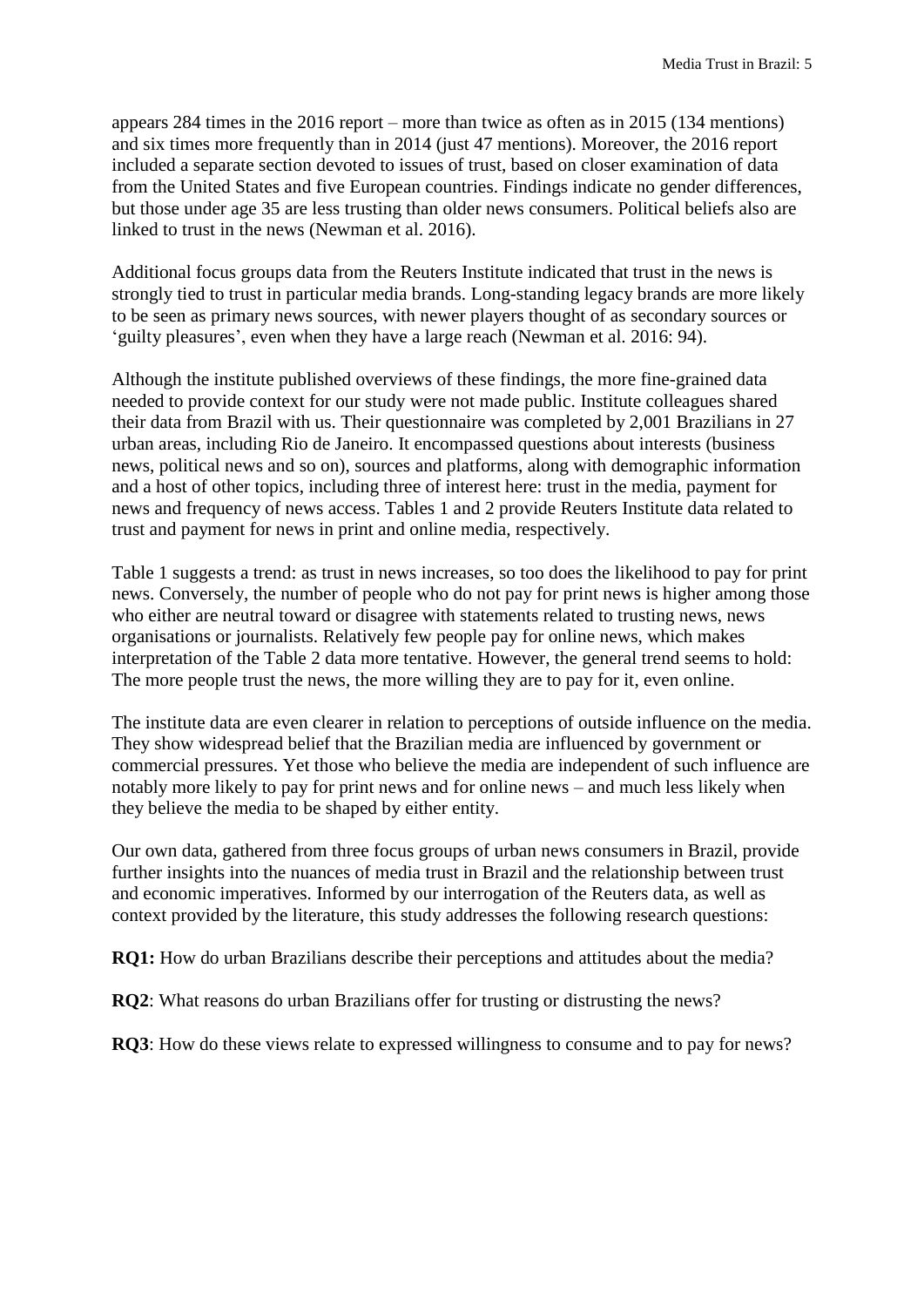#### **Method**

This study draws on data from three focus groups conducted by the lead author in December 2016 in the state of Rio de Janeiro. This large urban area, home to 6.5 million people, was selected to produce data from a population comparable to those surveyed by the Reuters Institute. The largest and most dominant Brazilian media company, Globo, also is based in Rio and was referenced frequently by participants.

A total of 17 Brazilian news consumers, selected using a snowball sampling method with the goal of obtaining age and gender diversity, were included. Nine women – four in their 30s, one in her 40s, two in their 50s, and two in their 70s – participated. Three of the eight men were in their 50s, two in their 20s, and one each in his 30s, 40s, or 80s. None was a specialist in the media nor had worked in the news.

Participants were invited to discuss their views and experiences related to news consumption and payment; their perceptions of trust and the factors they considered important in assessing the trustworthiness of news content; historical or current events that affected these assessments; and their perceptions about contemporary media controversies involving fake news.

The conversations lasted from 35 to 70 minutes. All participants were guaranteed confidentiality and signed a consent form indicating their agreement to take part in the research, in line with the human subjects protocol required by the authors' institution. Focus group sessions were recorded, transcribed and translated from Portuguese to English. NVivo software helped the researchers identify key themes and concepts relevant to the topics indicated by the research questions.

#### **Findings**

#### *Consumption and payment patterns*

Our focus group participants reported that they consumed news several times a day, describing it as 'fundamental' and 'essential'. Older participants tended to think mostly about legacy print and broadcast outlets, while younger Brazilians reported more digital-only sources in their news diets. A majority said they did not pay for print or online news, in line with the questionnaire data described above; half said they had a subscription in the past but no longer had one. Participants generally cited free access to online or broadcast information as a key reason why they no longer paid for any news content.

However, the focus groups also revealed other rationales for payment decisions. Some participants said they paid for news out of habit or as part of another buying decision, such as paying for cable television in order to watch sports but then also watching news shows. Among those describing payment as a habit was the man in his 80s who said he was simply accustomed to buying a paper. Others said they consumed a range of paid media sources – including newspapers, cable TV, and magazines – because they valued being informed.

Findings also show changing consumption patterns associated with reactions to the coverage provided by specific outlets, rather than habit or convenience. As described above, the political and financial crisis in Brazil has left the nation in turmoil, exacerbating public anger and social unrest. The conservative position maintained by much of the media throughout the crisis alienated news consumers. A woman in her 70s explained: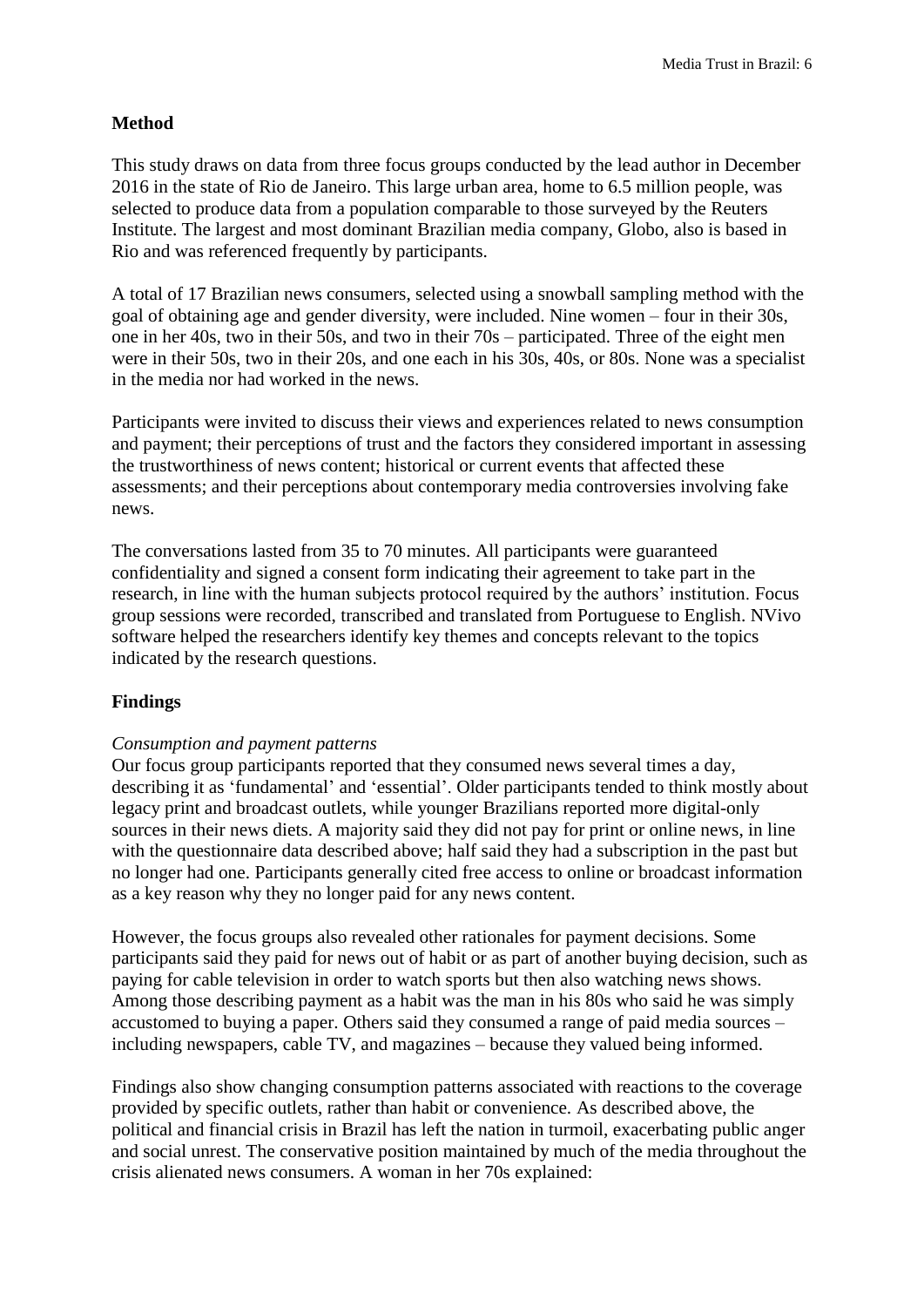I've never watched TV Globo news again since it started the debate on Dilma's impeachment. I found really exaggerated the way they faced this issue. I was tremendously irritated.

Similarly, a man in his 50s said he cancelled his *O Globo* newspaper subscription because he disagreed with its reporting of the political and economic upheaval. 'It began to bother me in such a way that I could not read virtually anything, the news was so biased,' he said. This participant said he had had a daily subscription in 2014, reduced it first to Thursday-to-Sunday, then cancelled it a year later. 'Today, I prefer reading indicators and facts alone and interpret them by myself,' he said. 'There is no columnist I trust reading.'

Another man in his 50s also said he had cancelled his *O Globo* subscription in 2015 for political reasons. 'I radicalised,' he said. 'I felt I had to react.' But he said he had resubscribed a year later, feeling 'hemmed in' by the lack of other acceptable news options. He said he found online news 'difficult' and television news overly scripted. Besides, he said: 'I really missed reading the newspaper. It is a dynamic instrument of information. I like that.'

Participants recalled press censorship in the 1960s when some Brazilian publications overtly supported the military government. 'Our parents' generation grew up during the dictatorship, when there was no right to argue, no alternative sources,' a woman in her 30s said. 'The truth was absolute.' But others said not all outlets had fallen in line, yielding what a man in his 50s described as 'a bigger diversity of chroniclers' and making today's media worse in comparison.

#### *Perceptions of media bias*

Focus group participants who said they distrusted the media discourse frequently cited what they saw as biased coverage of the crisis. One woman in her 30s said that as events unfolded, she realised that the forces in play were not made clear from the start. As examples, she cited a media campaign around labour regulations, lobbied by the industry sector and advocated by the government that gained power after Rousseff's impeachment. Perceived political leanings also evoked suspicions. 'Politics is more often misrepresented,' said one focus group participant. 'I distrust political themes more than others,' another added.

Respondents also cited perceived economic biases, which they described in three related but distinct ways. One involved a perception that media coverage of economic issues was ideologically slanted. Another involved concern about agenda-setting effects created by the selection and prominence of particular subjects. 'It is a matter of how they choose what is important,' said a man in his 30s. 'The way they select political or economic topics, or instead a picture of a pretty cat, is what makes them biased.'

The third concern related to media ownership. The fact that Brazilian news media are today largely in a few private hands, as described above, bothered some participants, who felt 'the big traditional media follows the interests of elites too much'. A man in his 50s said an economically driven agenda meant informed readers had to critically reflect on why the media were interested in some topics and not others.

The findings, then, suggest that distrust is linked in large measure to audience perceptions of political and economic biases of the news, a concern aggravated by the national crisis. But focus group participants believed that perceived biases also had other causes, including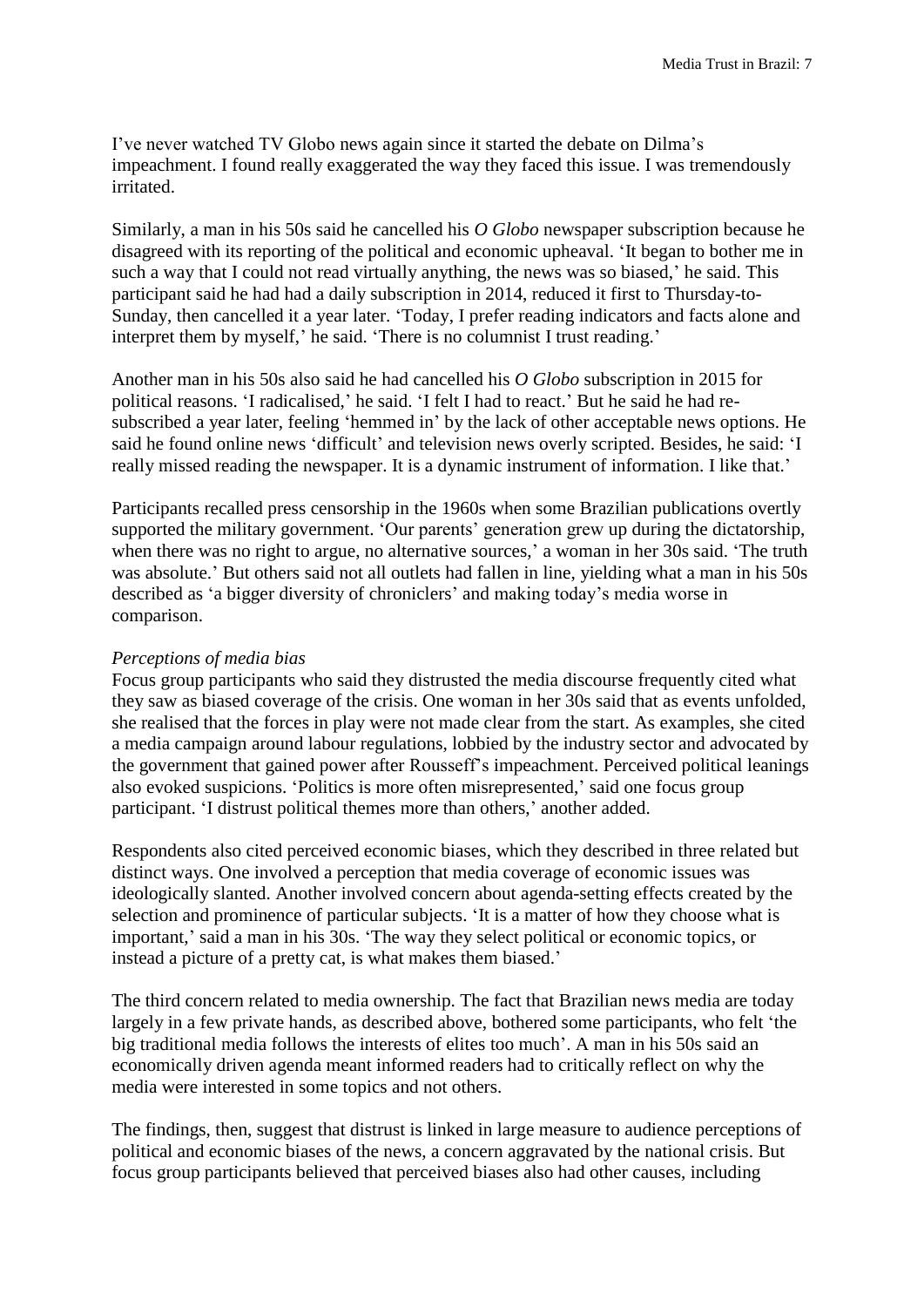ideology, a tendency toward interpreting the news rather than simply reporting it impartially, a lack of adequate context, and fragmentation of content. 'They pick fragments that interest them,' said a man in his 20s. 'Sometimes they are not even lying; they are just constructing according to what they are interested in showing. Then we have to be careful and try to look at the bigger picture of what they are talking about.'

#### *Transparency and diversity*

As described above, media observers have placed increasing emphasis on the need for transparency as a way to foster trust in a digital age. Transparency is seen as important not only in relation to reporting or editing methods but also to journalistic perceptions about what news is and how it should be conveyed to the public. A focus group participant in her 30s summed up this perspective in calling for more clarity about the ethical principles followed by news outlets: 'I am not sure if the media should be biased or neutral,' she said. 'But they should have a better ethics code. They should have more criteria about the way they report.'

In Brazil, emerging journalistic and activist organisations have begun to challenge the traditional media view that objectivity and impartiality are incontestable values, instead urging not only greater transparency but also informed analysis and even overt advocacy. Our focus groups indicate the Brazilian public has taken note of new digital initiatives such as those highlighted above. 'In the alternative media, their ideology is clear,' a man in his 30s said. 'In the corporate media, it is more difficult to see it. Their news is presented as "normal" or "natural" although it is not.' A younger man agreed. Naming a popular online outlet that described itself as presenting 'analytical content', he explained that he trusted it more 'because it is a type of text construction that is clearer. It is not fragmented. You can see where they collected the information from'.

Asked how the media in Brazil might become more trustworthy, a number of participants also cited a desire for diversity – in the number of viewpoints, media sources and people producing content. 'We need a diversity of sources, so we don't feel hostage,' a man in his 50s said. 'Diversity of opinions, ideological diversity, gender and race diversity: this is what makes news to be trusted.' A man in his 30s agreed, explaining: 'When you don't see any diversity, you simply lose trust.'

#### *The internet and the rise of 'fake news'*

A final set of focus group insights related to perceptions about the internet and the pervasiveness of misinformation online. Overall, participants appreciated the expanded range of content and voices. 'I felt a big improvement, because before we didn't have a choice. Today, we have variety,' said a woman in her 70s. A man in his 50s contrasted the limited media options of the past with the 'range of good sources and journalists giving credibility to information online' today.

However, participants had misgivings about the proliferation of bogus information and the commensurate potential to be misled. Although there are more sources, participants said that finding trustworthy ones remains difficult; they expressed concern about the speed, volume and nature of digital content in general and social media content in particular. 'I don't call this news,' said a man in his 30s. 'I call it gossip.' A woman in her 50s likened the internet to 'a broken telephone'.

Other participants recounted personal experiences. A woman in her 30s said she had received a WhatsApp message saying a controversial far-right candidate had been elected the most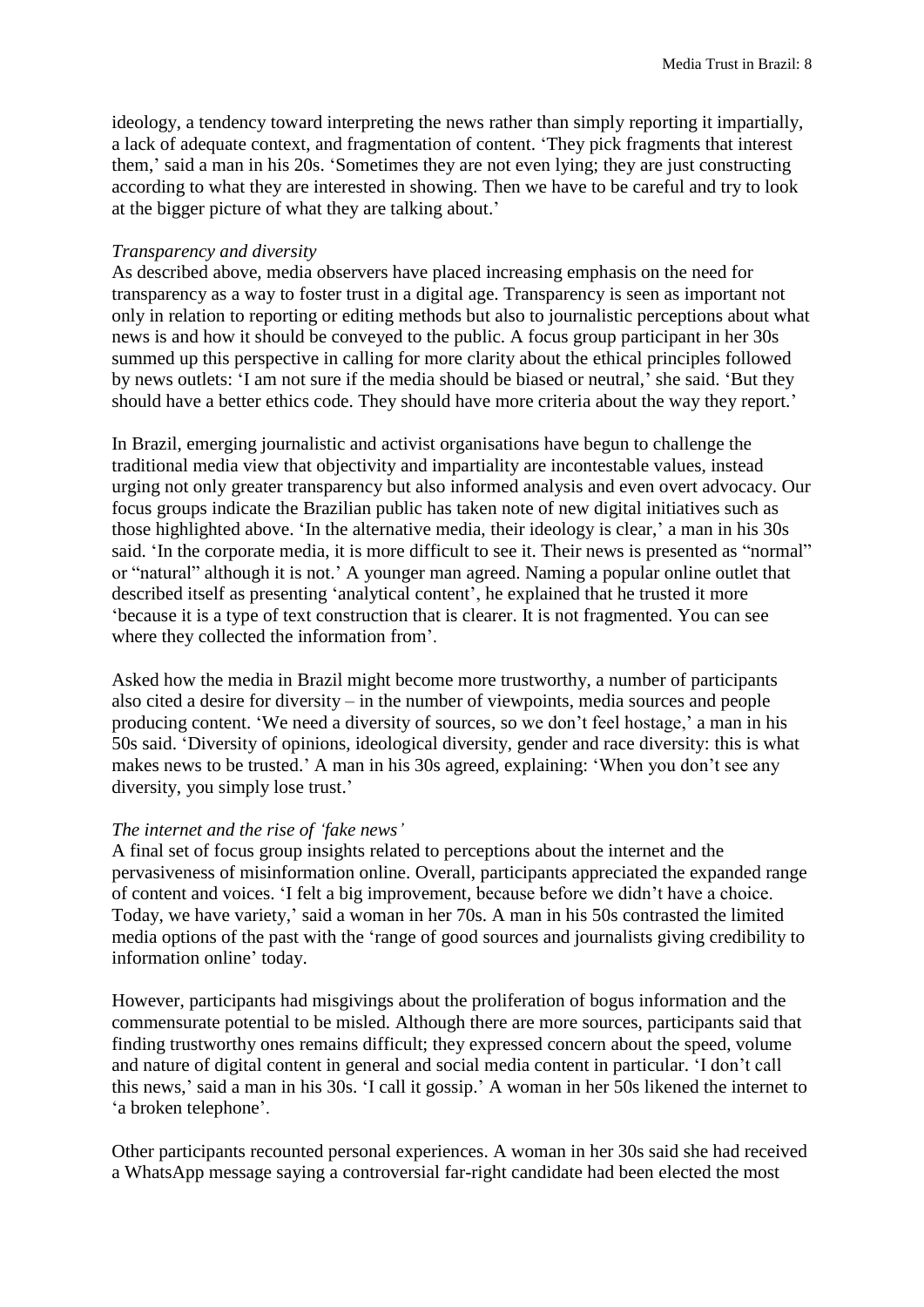honest politician in the world. 'I laughed,' she said. A man in his 50s said he feared that misinformation 'intentionally grown' or spread via social media could drive public opinion:

Some are extremely fake. Others distort the message with a political interest behind it, and people share it. In Brazil, social media has a very strong effect.

Yet focus group participants also pointed out that the internet had increased transparency in event coverage. When everyone has a mobile phone, mainstream constructions of news are easily challenged by citizens posting textual or visual content online. Participants cited recent street protests as examples. 'The media cannot hide [the protests] anymore,' a man in his 50s said. 'Who guides the news? It is not only the traditional media. They cannot just ignore what is going on and being said on the internet.'

#### **Discussion and conclusion**

Building on the literature and on unique access to detailed findings from the 2016 Reuters Institute study of trust in the media, this study used original focus group data to offer fresh insights into urban Brazilians' perceptions about their news media. Our three research questions explored attitudes about the media, reasons for trusting or distrusting the news, and the relation between audience views and willingness to consume and pay for news.

Focus group participants supported the survey findings that Brazilians are heavy news consumers, indicating that they access news several times a day and believe it to be important. Although most do not currently pay for news, many did so in the past. Part of this shift is due to the ubiquity of free information, but this study indicates more subtle issues related to distrust stemming from perceptions of economic and political bias. Comments suggested a direct association between decreased trust and decreased spending on the news.

Focus group participants also raised a host of ethical concerns that have been at the heart of academic and industry criticism, related to impartiality, transparency, diversity, and the selection and presentation of content. Each relates to trust in nuanced ways. On the one hand, our participants criticised what they saw as overtly ideological coverage that undermined trust. Attempts by news organisations to brand themselves as impartial watchdogs of democracy have long been open to challenge (Peters and Broersma 2013). Our study suggests that in Brazil as elsewhere, attempts to sell an objectivity that cannot be delivered serve merely to create a gap between expectations and reality, with negative implications for the economics as well as the practice of journalism.

However, our focus group findings also suggest that greater pursuit of impartiality is not necessarily the best response. Importantly, several participants cited greater diversity of views as an optimal route to greater trust. Increasing the number of news sources and news providers, to better represent the different perspectives in Brazilian society, was highlighted as a way to provide vital context to contemporary issues and events.

But the factors behind public trust in Brazilian media go beyond normative issues commonly referenced in Western studies, emphasising the need for context in considerations of communication ethics. A long national history of continuous upheavals has progressively damaged the Brazilian public's relationship with the media. Consequences of media support for the military government a generation ago still reverberate, manifested in a new wave of resentment during the latest crisis and, more recently, in fresh controversy over widely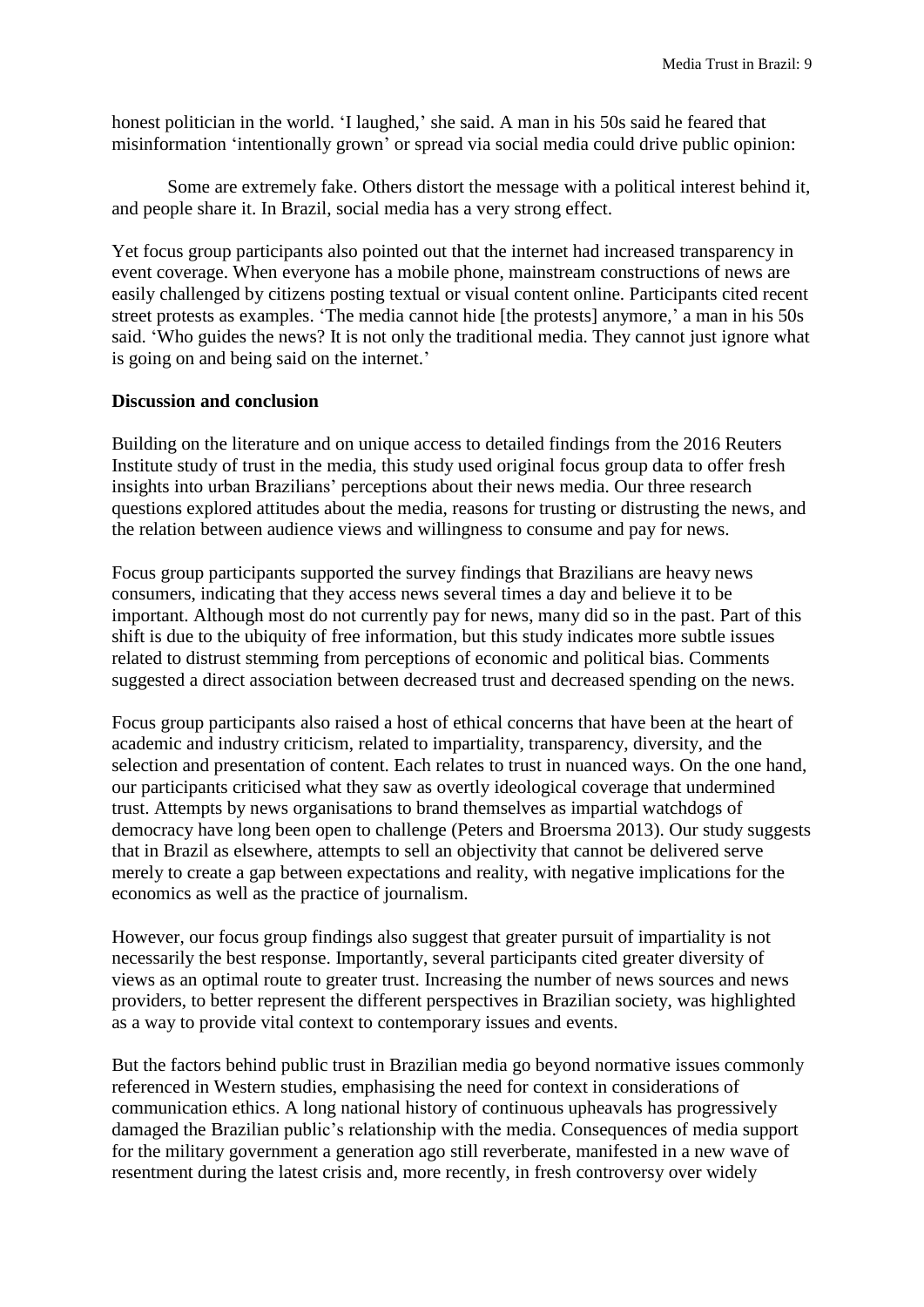distrusted coverage of candidates in the 2018 presidential election (Henningan 2018). The concentration of media ownership among the nation's richest families results in less diverse viewpoints and also is galling in its own right.

The internet adds more complexity. It provides a low-cost and democratic environment for alternative media outlets, and thus a home for new ideas and perspectives, which focus group participants saw as a positive development. Many expressed trust in such outlets, particularly in light of their ideological transparency. At the same time, participants also raised concerns about the lack of online controls, leading to low-quality content that diminishes overall credibility.

That said, although focus group participants talked about these digital-only news sources, their conversations were dominated by discussion of the mainstream media. Traditional Brazilian media, then, have an enormous opportunity but also face an enormous challenge. The opportunity lies in their brand association with reliable information; the challenge comes from the fact that many people do not see them living up to their reputation or their potential. A sense of disappointment, even betrayal, came through in our focus group discussions. In a time of crisis, people want to be able to turn to the mainstream media to learn what is happening and what they can expect next; when they do not find it, they turn away, not infrequently in anger. Yet they have significant misgivings about the most readily and cheaply available alternative source, the internet. At the moment, many of these news consumers seem to be drifting, with troubling implications for a massive democracy that urgently needs to find its collective way forward.

News companies around the world are increasingly seeking to brand themselves as trustworthy civic assets amid the spread of unreliable online information. Our findings suggest an optimal emphasis in this pursuit should not be on 'objectivity', a distrusted concept for which counter-examples can be readily found, but rather on transparency and diversity. Our focus group participants indicate that these ethical values should receive more concerted attention from news organisations hoping to be seen as more trustworthy – and to translate that perception into larger audience numbers and stronger audience relationships.

Like all studies, this one has several limitations. One is that we were unable to field our own survey of public opinion about the media in Brazil and, therefore, had to rely on secondary data, gathered more than a year before our focus groups, to examine how media trust related to news consumption and payment patterns. Our focus groups were of significant help in probing for the causes and implications of those linkages, as well as a host of interrelated concerns about the media; however, focus groups are an inherently subjective method and can only unveil the views of those who take part, shaped by their interpersonal dynamics. Moreover, we gathered views from people who lived in just one of Brazil's urban areas; although Rio is a media capital, half a dozen other cities also have populations greater than 2 million.

Nonetheless, we believe this study provides valuable insights into the relationship between trust and the future stability of legacy media outlets, a relationship that other work has rarely explored empirically. Our findings suggest that a lack of consumer trust, if not addressed, is likely to intensify the media's financial crisis. For ethics scholars, this study points towards the need for work that incorporates a range of factors influencing perceptions of trust and transparency on the one hand, and the impact of perceived bias on the other. It also highlights opportunities for further exploration of the concept of diversity, not only among news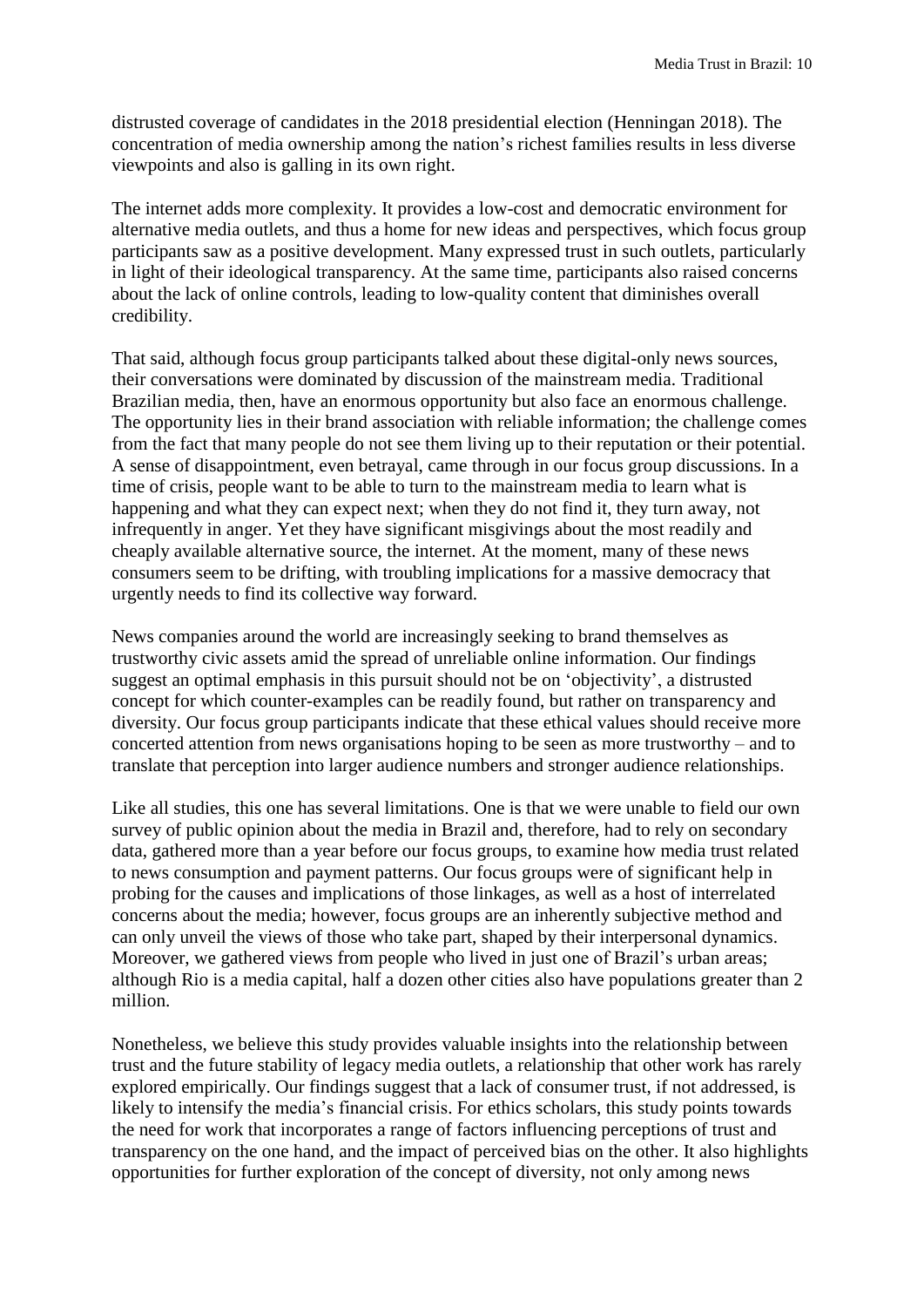providers or even in the voices being heard but also regarding the nature of news itself. News consumers know that trustworthy news is not one-dimensional. But we have much to learn about the complex interaction between credibility and multi-dimensionality in a contemporary news environment.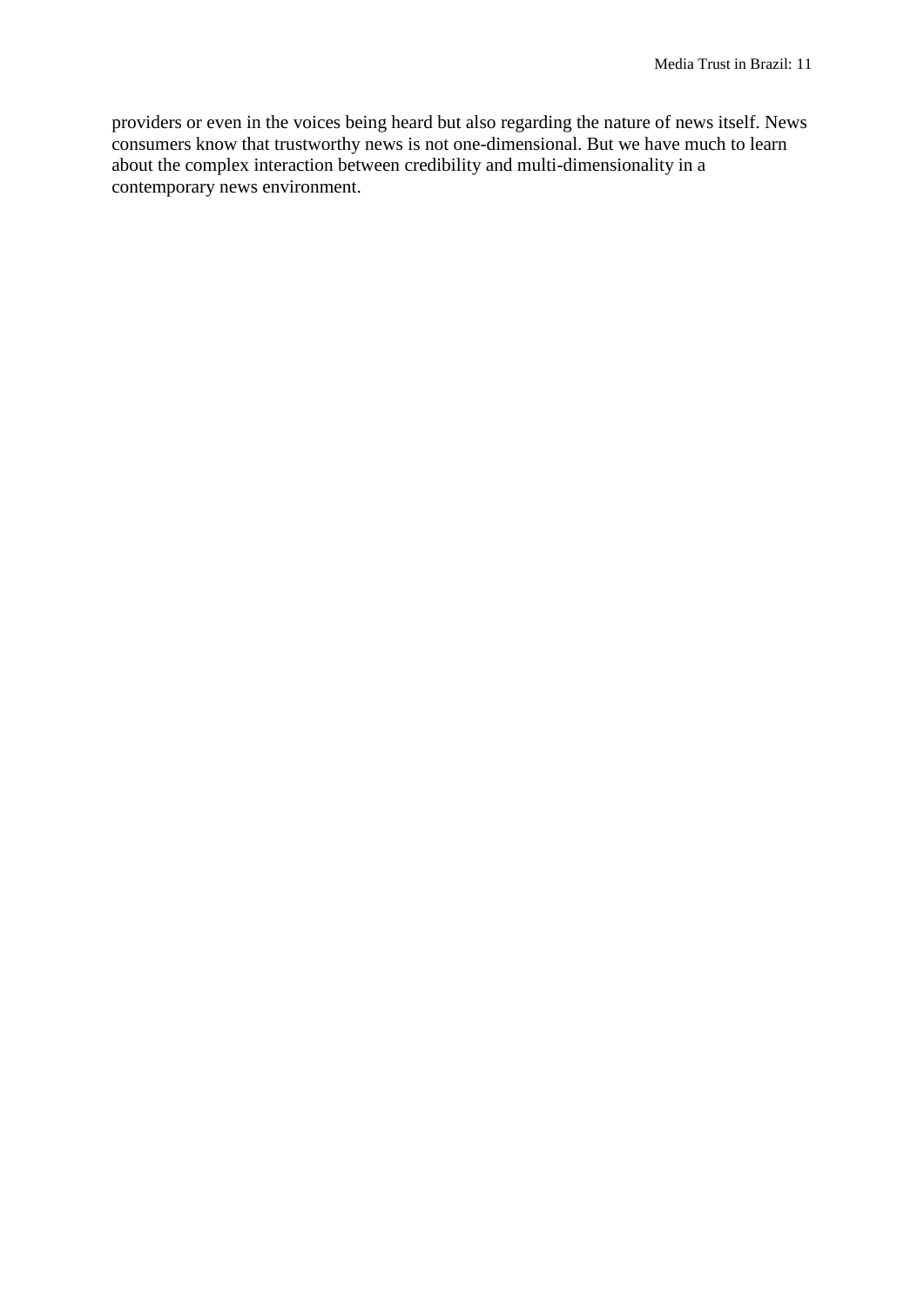#### **References**

Abramo, Claudio (2007) Brazil: A portrait of disparities, *Brazilian Journalism Research*, Vol. 3, No. 1 93-107

Ashley, Seth, Poepsel, Mark and Willis, Erin (2010) Media literacy and news credibility: Does knowledge of media ownership increase skepticism in news consumers? *Journal of Media Literacy Education*, Vol. 2, No. 1 pp 37-46

Associação Nacional de Jornais. (2015) Circulação diária. Available online at http://www.anj.org.br/circulacao-diaria-2/

Carr, D. Jasun, Barnidge, Matthew, Lee, Byung Gu and Tsang, Stephanie Jean (2014) Cynics and skeptics: Evaluating the credibility of mainstream and citizen journalism, *Journalism and Mass Communication Quarterly*, Vol. 91, No. 3 pp 452-470

Carro, Rodrigo (2016a) *Brazilian newspapers: The risk of becoming irrelevant*, Oxford, Reuters Institute for the Study of Journalism. Available online at: https://reutersinstitute.politics.ox.ac.uk/our-research/brazilian-newspapers-risk-becomingirrelevant

Carro, Rodrigo (2016b) Brazil, *Reuters Institute Digital News Report 2016*, Newman, Nic, Fletcher, Richard, Levy, David A. L. and Nielsen, Rasmus Kleis (eds) Oxford, Reuters Institute for the Study of Journalism pp 82-83. Available online at https://reutersinstitute.politics.ox.ac.uk/sites/default/files/Digital-News-Report-2016.pdf

Chadha, Kalyani, and Koliska, Michael (2015) Newsrooms and transparency in the digital age, *Journalism Practice*, Vol. 9, No. 2 pp 215-229

Clerwell, Christer (2014) Enter the robot journalist: Users' perceptions of automated content, *Journalism Practice*, Vol. 8, No. 5 pp 519-531

Coleman, Stephen, Anthony, Scott and Morrison, David E. (2009) *Public trust in the news: A constructivist study of the social life of the news*, Oxford, Reuters Institute for the Study of Journalism. Available online at: https://reutersinstitute.politics.ox.ac.uk/risj-review/publictrust-news-constructivist-study-social-life-news

Craft, Stephanie and Heim, Kyle (2009) Transparency in journalism: Meanings, merits and risks, *The Handbook of Mass Media Ethics*, Wilkins, Lee, and Christians, Clifford G. (eds) New York, Routledge pp 217-228

Damgaard, Mads (2018) Cascading corruption news: Explaining the bias of media attention to Brazil's political scandals, *Opinião Pública Online*, Vol. 24, No. 1 114-143.

Edelman (2016) Global results, *2016 Edelman Trust Barometer*. Available online at: [http://www.edelman.com/insights/intellectual-property/2016-edelman-trust-b](http://www.edelman.com/insights/intellectual-property/2016-edelman-trust-)arometer/globalresults/

Edelman (2018) Global report, *2018 Edelman Trust Barometer*. Available online at https://www.edelman.com/trust-barometer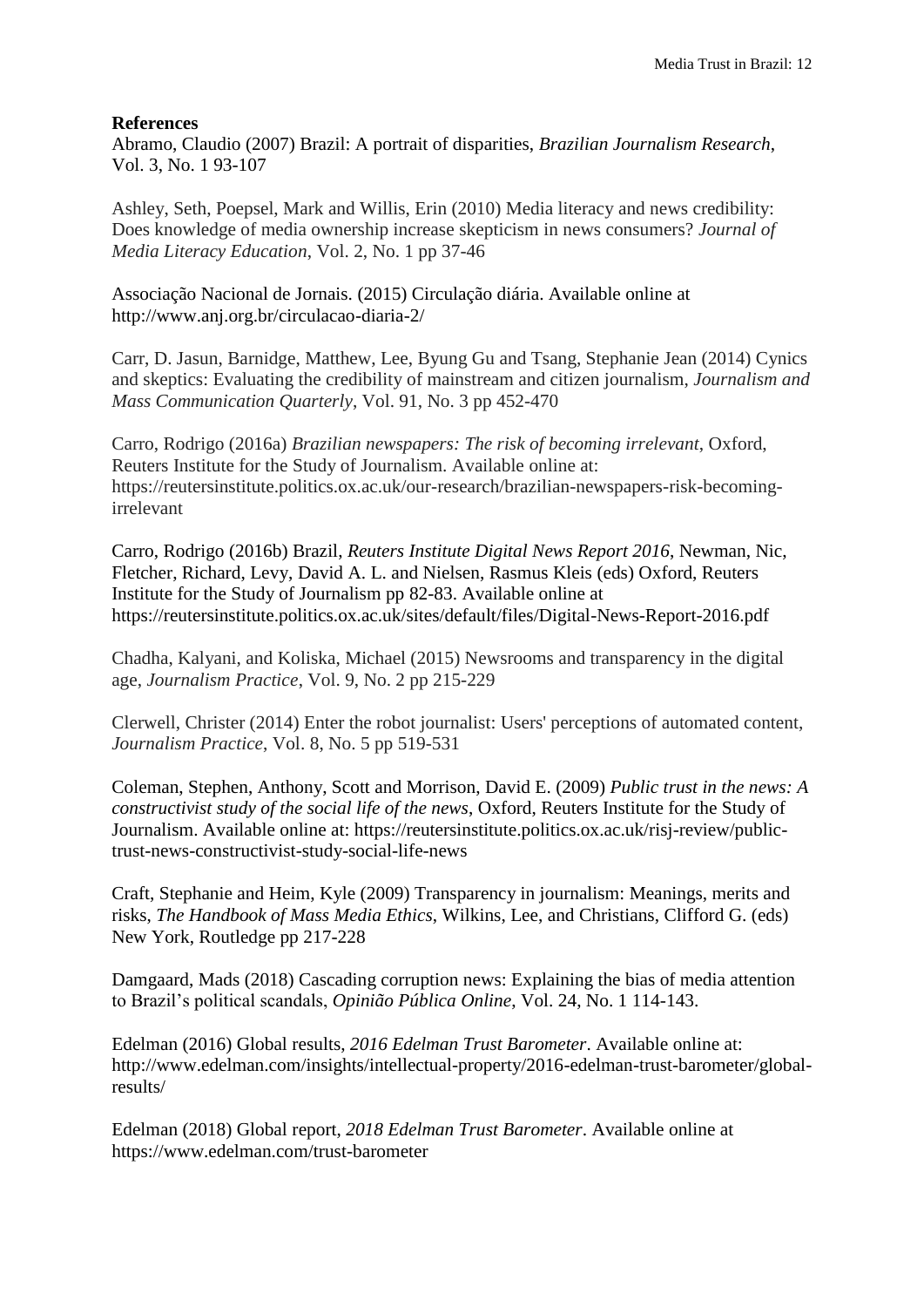Eveland, William P. Jr. and Shah, Dhavan V. (2003) The impact of individual and interpersonal factors on perceived news media bias, *Political Psychology*, Vol. 24. No. 1 pp 101-117

Flanagin, Andrew J. and Metzger, Miriam J. (2007) The role of site features, user attributes, and information verification behaviors on the perceived credibility of Web-based information, *New Media and Society*, Vol. 9, No. 2 pp 319-342

Fontes, Malu (2015) Manuel Castells:A comunicação em rede está revitalizando a democracia, *Fronteiras do Pensamento*, 11 May. Available online at [http://www.fronteiras.com/entrevistas/manuel-castells-a-comunicacao-em-rede-esta](http://www.fronteiras.com/entrevistas/manuel-castells-a-comunicacao-em-rede-esta-)revitalizando-a-democracia

Garcia, Giselle (2016) Entenda a crise econômica, EGC Agencia Brasil, 15 May. Available online at http://agenciabrasil.ebc.com.br/economia/noticia/2016-05/entenda-crise-economica.

Golan, Guy J. (2010) New perspectives on media credibility research, *American Behavioral Scientist*, Vol. 54, No. 1 pp 3-7

Harlow, Summer (2017) Recognizing the importance of alternative media, *Journalism Studies.* Available online at https://www.tandfonline.com/doi/abs/10.1080/1461670X.2017.1364139

Henningan, Tom (2018) Fake news again sours Brazilian politics as election looms. *The Irish Times*, 30 August. Available online at [https://www.irishtimes.com/news/world/fake-news](https://www.irishtimes.com/news/world/fake-news-again-sours-brazilian-politics-as-election-looms-1.3611539)[again-sours-brazilian-politics-as-election-looms-1.3611539](https://www.irishtimes.com/news/world/fake-news-again-sours-brazilian-politics-as-election-looms-1.3611539)

Instituto Brasileiro de Geografia Estatística (IBGE) (2014) Estimativas de população. Available online at https://ww2.ibge.gov.br/home/estatistica/populacao/estimativa2014/

Johnson, Thomas J. and Kaye, Barbara K. (2014) Credibility of social network sites for political information among politically interested Internet users, *Journal of Computer*‐ *Mediated Communication*, Vol. 19, No. 4 pp 957-974

Johnson, Thomas J. and Kaye, Barbara K. (1998) Cruising is believing? Comparing Internet and traditional sources on media credibility measures, *Journalism and Mass Communication Quarterly*, Vol. 75, No. 2 pp 325-340

Karlsson, Michael (2011) The immediacy of online news, the visibility of journalistic processes and a restructuring of journalistic authority, *Journalism*, Vol. 12, No. 3 pp 279-295

Karlsson, Michael (2010) Rituals of transparency: Evaluating online news outlets' uses of transparency rituals in the United States, United Kingdom and Sweden, *Journalism Studies*, Vol. 11, No. 4 pp 535-545

Kohring, Matthias and Matthes, Jörg (2007) Trust in news media: Development and validation of a multidimensional scale, *Communication Research*, Vol. 34, No. 2 pp 231-252

Kouisis, Spiro (2001) Public trust or mistrust? Perceptions of media credibility in the information age, *Mass Communication and Society*, Vol. 4, No. 4 pp 381-403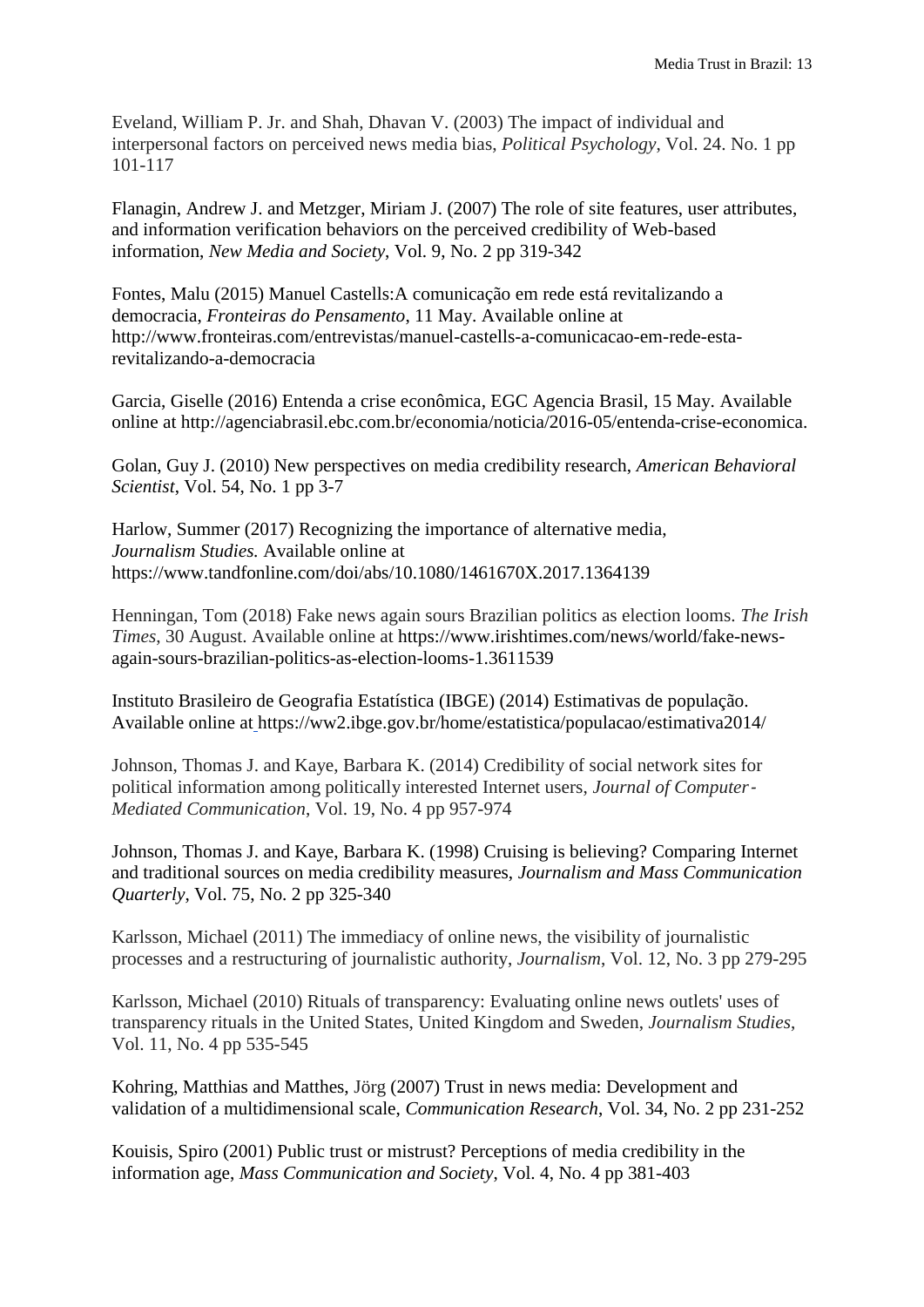Lee, Tien-Tsung (2010) Why they don't trust the media: An examination of factors predicting trust, *American Behavioral Scientist*, Vol. 54, No. 1 pp 8-21

Levy, David A. L. (2016) Foreword, *Reuters Institute Digital News Report 2016*, Newman, Nic, Fletcher, Richard, Levy, David A. L. and Nielsen, Rasmus Kleis (eds) Oxford, Reuters Institute for the Study of Journalism pp 4-5. Available online at https://reutersinstitute.politics.ox.ac.uk/sites/default/files/Digital-News-Report-2016.pdf

Maisonnave, Fabiano (2016) Revitalizing journalism in Brazil, *Nieman Reports.* Available online at <http://niemanreports.org/articles/revitalizing-journalism-in-brazil/>

Matos, Carolina (2008) *Journalism and political democracy in Brazil*, New York, Lexington **Books** 

Mellado, Claudia, Moreira, Sonia V., Lagos, Claudia and Hernández, Maria E. (2012) Comparing journalism cultures in Latin America: The case of Chile, Brazil and Mexico, *International Communication Gazette*, Vol. 74. No. 1 pp 60-77

Moreira, Sonia Virginia (2016) Media ownership and concentration in Brazil, *Who Owns the Worlds Media? Media Concentration and Ownership around the World*, Noam, Eli M and the International Media Concentration Collaboration (eds) Oxford, Oxford University Press pp 606-633

Nassif, Luis (2013) Mal-estar no *Globo*: Manifestações chegam à redação | GGN. Available online at [http://jornalggn.com.br/blog/implacavel/mal-estar-no-globo-manifestacoes-chegam](http://jornalggn.com.br/blog/implacavel/mal-estar-no-globo-manifestacoes-chegam-a-)[a-r](http://jornalggn.com.br/blog/implacavel/mal-estar-no-globo-manifestacoes-chegam-a-)edacao

Neuberger, Christoph (2014) The journalistic quality of Internet formats and services: Results of a user survey, *Digital Journalism*, Vol. 2 No. 3 pp 419-433

Newman, Nic (2016) Overview and key findings, *Reuters Institute Digital News Report 2016*, Newman, Nic, Fletcher, Richard, Levy, David A. L., and Nielsen, Rasmus Kleis (eds) Oxford, Reuters Institute for the Study of Journalism pp 7-29. Available online at [https://reutersinstitute.politics.ox.ac.uk/sites/default/files/Digital-News-R](https://reutersinstitute.politics.ox.ac.uk/sites/default/files/Digital-News-)eport-2016.pdf

Newman, Nic, Fletcher, Richard, Levy, David A. L. and Nielsen, Rasmus Kleis (2016) *Reuters Institute Digital News Report 2016*. Available online at https://reutersinstitute.politics.ox.ac.uk/sites/default/files/Digital-News-Report-2016.pdf

*Pesquisa Brasileira de Midia 2014* (2015) SECOM. Available online at http://observatoriodaimprensa.com.br/download/PesquisaBrasileiradeMidia2014.pdf

*Pesquisa Brasileira de Midia 2015* (2016) SECOM. Available online at [http://www.secom.gov.br/atuacao/pesquisa/lista-de-pesquisas-quantitativas-e-q](http://www.secom.gov.br/atuacao/pesquisa/lista-de-pesquisas-quantitativas-e-)ualitativas-decontratos-atuais/pesquisa-brasileira-de-midia-pbm-2015.pdf

*Pesquisa Brasileira de Midia 2016* (2017) SECOM. Available online at <http://pesquisademidia.gov.br/#/category/bullseye>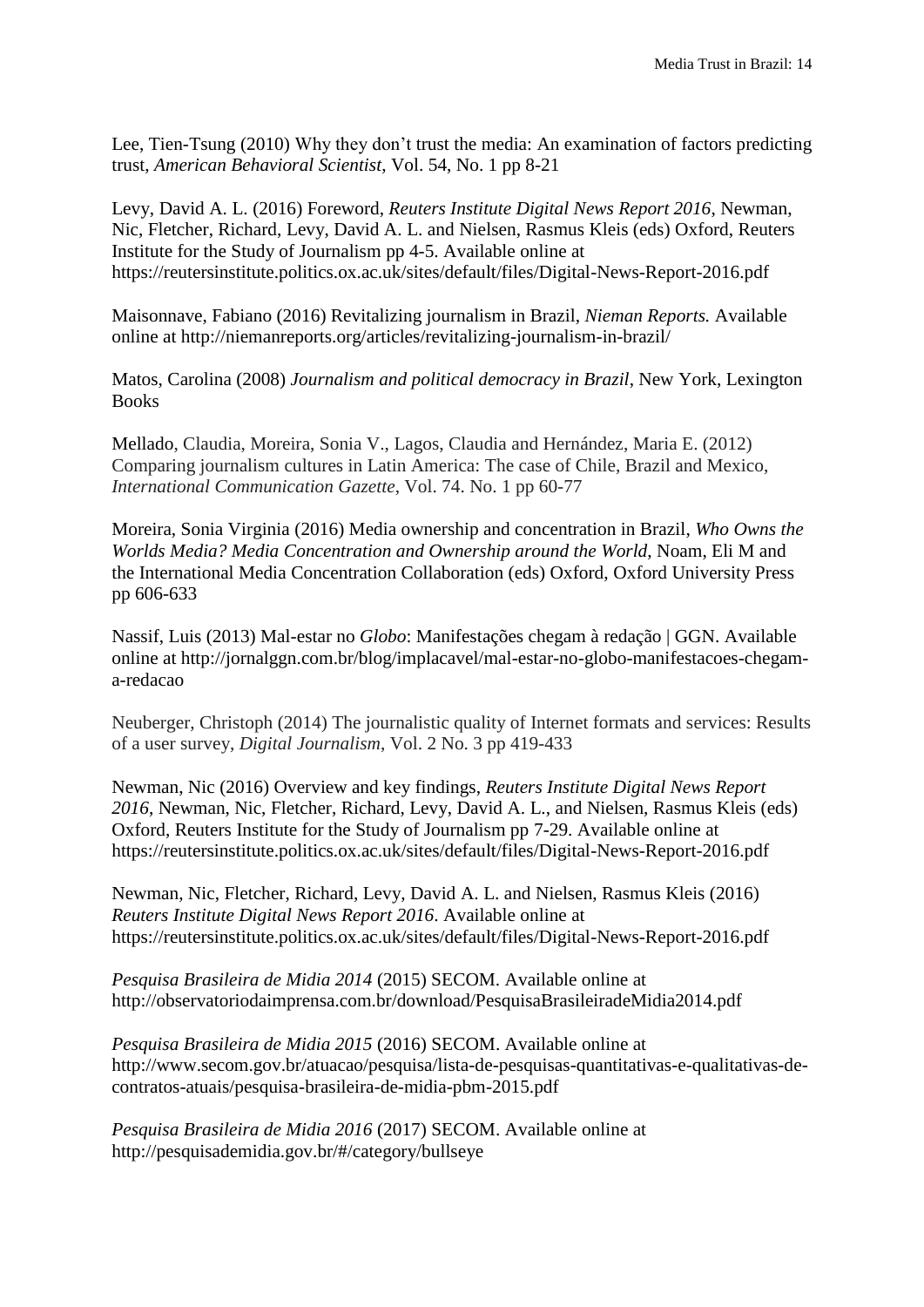Peters, Chris and Broersma, Marcel (2013) *Rethinking journalism: Trust and participation in a transformed news landscape*, London, Routledge

Porto, Mauro (2012) *Media power and democratization in Brazil: TV Globo and the dilemmas of media accountability*, New York, Routledge

Secretaria de Comunicação Social (2017*) Pesquisa Brasileira de mídia 2016: Hábitos de consumo de mídia pela população brasileira*, Available online at http://www.secom.gov.br/atuacao/pesquisa/lista-de-pesquisas-quantitativas-e-qualitativas-decontratos-atuais/pesquisa-brasileira-de-midia-pbm-2016.pdf/view

Simões Gomes, Helton (2018) Brasil tem 116 milhões de pessoas conectadas à internet, diz IBGE, G1 Economia, 21 February. Available online at https://g1.globo.com/economia/tecnologia/noticia/brasil-tem-116-milhoes-de-pessoasconectadas-a-internet-diz-ibge.ghtml

Singer, Jane B. (2007) Contested autonomy: Professional and popular claims on journalistic norms, *Journalism Studies*, Vol. 8, No. 1 pp 79-95

Tsfati, Yariv and Cappella, Joseph N. (2003) Do people watch what they do not trust? Exploring the association between news media scepticism and exposure, *Communication Research*, Vol. 30, No. 5 pp 504-529

Voltmer, Katrin (2013) *The media in transitional democracies*, Cambridge, Polity

Waisbord, Silvio (2000) *Watchdog journalism in South America: News, accountability, and democracy*, New York, Columbia University Press

Waisbord, Silvio R. (1996) Investigative journalism and political accountability in South American democracies, *Critical Studies in Media Communication*, Vol. 13, No. 4 pp 343-363

Wanta, Wayne, and Hu, Yu-Wei (1994) The effects of credibility, reliance, and exposure on media agenda-setting: A path analysis model, *Journalism Quarterly*, Vol. 71, No. 1 pp 90-98

Weinberger, David (2009) Transparency is the new objectivity, Joho the Blog. Available online at http://www.hyperorg.com/blogger/2009/07/19/transparency-is-the-new-objectivity/

Westerman, David, Spence, Patric R. and van der Heide, Brandon (2014) Social media as information source: Recency of updates and credibility of information, *Journal of Computer*‐ *Mediated Communication*, Vol. 19, No. 2 pp 171-183

Ziomek. Jon (2005) *Journalism, transparency and the public trust: A report of the eighth annual Aspen Institute Conference on Journalism and Society*, Washington, The Aspen Institute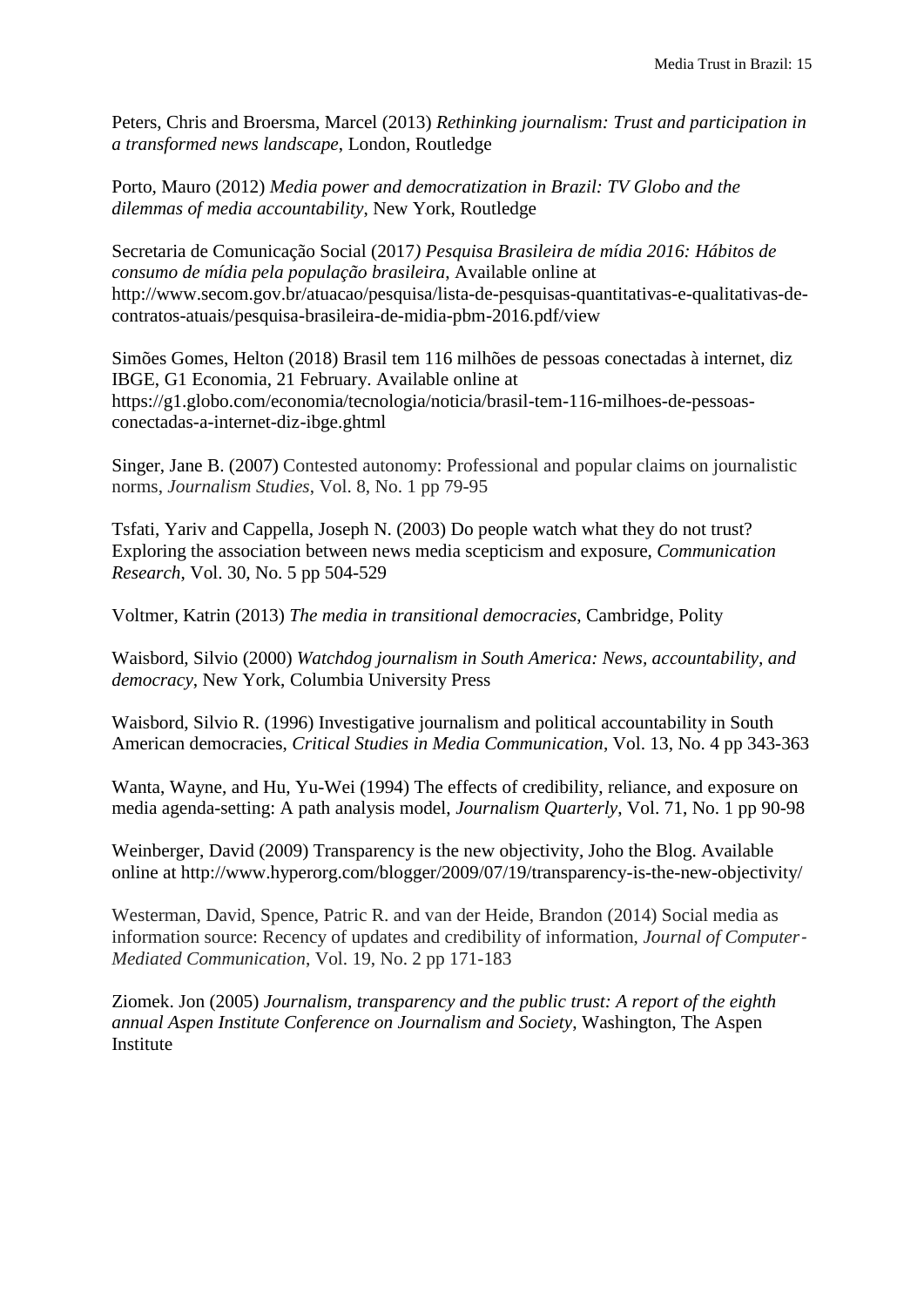#### **Note on contributors**

Flávia Milhorance is a Brazilian independent journalist with more than ten years of experience as a reporter and editor. She has contributed to media outlets in Brazil and abroad, including *The Guardian*, BBC Brazil, *O Globo*, The Intercept Brazil and Mongabay News. She holds an MA in Financial Journalism from an Erasmus joint programme with City, University of London (UK), and Aarhus University (Denmark).

Jane B. Singer is Professor of Journalism Innovation at City, University of London, where she also serves as research lead for the Department of Journalism. Her research explores digital journalism, including changing roles, perceptions, norms, and practices. Recent publications include "Theorizing digital journalism" for *The Routledge Handbook of Developments in Digital Journalism Studies* and "Fact-checkers as entrepreneurs" for *Journalism Practice*.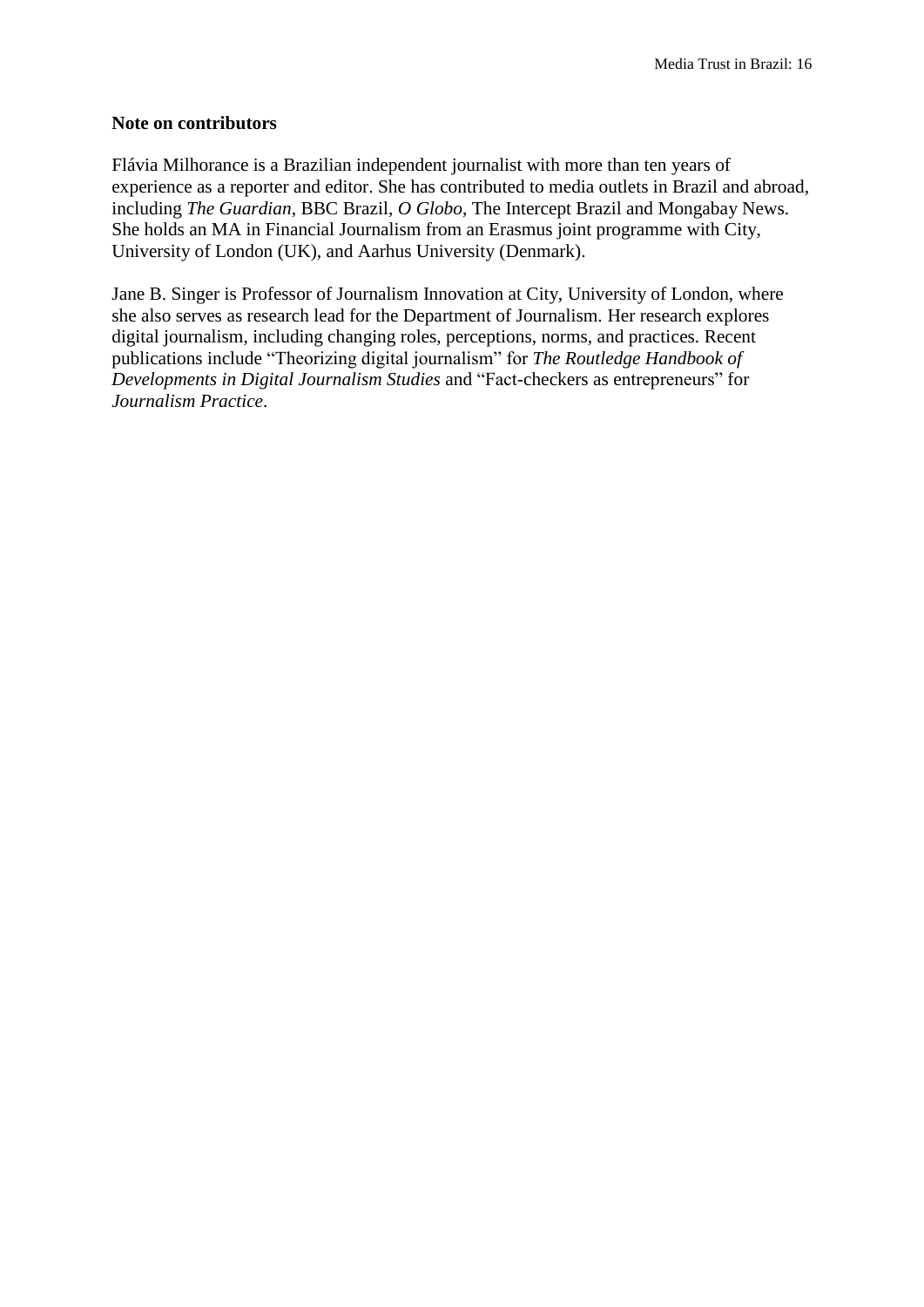# **Table 1: Trust and payment for news in print in Brazil**

A total of 1,042 respondents (52 per cent) said they had not paid for a printed newspaper in the previous week, while 931 (47 per cent) said they had paid.

| Data provided by the Reuters Institute for the Study of Journalism. |  |  |  |
|---------------------------------------------------------------------|--|--|--|
|---------------------------------------------------------------------|--|--|--|

|                                |                 | I think you can trust most news most of the time |                                                                                                        |               |                                                       |
|--------------------------------|-----------------|--------------------------------------------------|--------------------------------------------------------------------------------------------------------|---------------|-------------------------------------------------------|
| Have you paid                  | <b>Strongly</b> | <b>Tend to</b>                                   | Neither agree                                                                                          | Tend to agree | <b>Strongly agree</b>                                 |
| for a printed                  | disagree        | disagree                                         | nor disagree                                                                                           |               |                                                       |
| newspaper in                   |                 |                                                  |                                                                                                        |               |                                                       |
| the last week?                 |                 |                                                  |                                                                                                        |               |                                                       |
| N <sub>0</sub>                 | 64              | 214                                              | 229                                                                                                    | 457           | 77                                                    |
|                                | (62%)           | (62%)                                            | $(60\%)$                                                                                               | (49%)         | (32%)                                                 |
| Yes                            | 37              | 128                                              | 143                                                                                                    | 456           | 167                                                   |
|                                | (36%)           | (37%)                                            | (37%)                                                                                                  | (49%)         | (68%)                                                 |
|                                |                 |                                                  |                                                                                                        |               |                                                       |
|                                |                 |                                                  | I think you can trust most news organisations most of the time                                         |               |                                                       |
| Have you paid                  | <b>Strongly</b> | <b>Tend to</b>                                   | <b>Neither agree</b>                                                                                   | Tend to agree | <b>Strongly agree</b>                                 |
| for a printed                  | disagree        | disagree                                         | nor disagree                                                                                           |               |                                                       |
| newspaper in                   |                 |                                                  |                                                                                                        |               |                                                       |
| the last week?                 |                 |                                                  |                                                                                                        |               |                                                       |
| N <sub>0</sub>                 | 63              | 226                                              | 240                                                                                                    | 451           | 62                                                    |
|                                | (71%)           | (64%)                                            | (56%)                                                                                                  | (50%)         | (27%)                                                 |
| Yes                            | 23              | 121                                              | 179                                                                                                    | 445           | 164                                                   |
|                                | (26%)           | (34%)                                            | (42%)                                                                                                  | (49%)         | (73%)                                                 |
|                                |                 |                                                  |                                                                                                        |               |                                                       |
|                                |                 |                                                  | I think you can trust most news journalists most of the time                                           |               |                                                       |
| Have you paid                  | <b>Strongly</b> | <b>Tend to</b>                                   | Neither agree                                                                                          | Tend to agree | <b>Strongly agree</b>                                 |
| for a printed                  |                 |                                                  |                                                                                                        |               |                                                       |
|                                | disagree        | disagree                                         | nor disagree                                                                                           |               |                                                       |
| newspaper in<br>the last week? |                 |                                                  |                                                                                                        |               |                                                       |
|                                |                 |                                                  |                                                                                                        |               |                                                       |
|                                |                 |                                                  |                                                                                                        |               |                                                       |
| N <sub>0</sub>                 | 60              | 239                                              | 275                                                                                                    | 400           | 68                                                    |
|                                | (69%)           | (67%)                                            | (59%)                                                                                                  | (47%)         | (29%)                                                 |
| Yes                            | 24              | 113                                              | 184                                                                                                    | 444           | 166                                                   |
|                                | (28%)           | (32%)                                            | (39%)                                                                                                  | (52%)         | (71%)                                                 |
|                                |                 |                                                  |                                                                                                        |               |                                                       |
|                                |                 |                                                  | News media in my country is independent from undue political or government influence most of the time. |               |                                                       |
| Have you paid                  | <b>Strongly</b> | <b>Tend to</b>                                   | Neither agree                                                                                          | Tend to agree |                                                       |
| for a printed                  | disagree        | disagree                                         | nor disagree                                                                                           |               |                                                       |
| newspaper in                   |                 |                                                  |                                                                                                        |               |                                                       |
| the last week?                 |                 |                                                  |                                                                                                        |               |                                                       |
| N <sub>0</sub>                 | 251             | 245                                              | 262                                                                                                    | 221           | 63                                                    |
|                                | (62%)           | (57%)                                            | (59%)                                                                                                  | (41%)         | (37%)                                                 |
| Yes                            | 152             | 184                                              | 172                                                                                                    | 315           | 108                                                   |
|                                | (37%)           | (43%)                                            | (39%)                                                                                                  | (58%)         | (63%)                                                 |
|                                |                 |                                                  |                                                                                                        |               |                                                       |
|                                |                 |                                                  | News media in my country is independent from undue business or commercial influence most of the time.  |               |                                                       |
| Have you paid                  | <b>Strongly</b> | <b>Tend to</b>                                   | Neither agree                                                                                          | Tend to agree |                                                       |
| for a printed                  | disagree        | disagree                                         | nor disagree                                                                                           |               |                                                       |
| newspaper in                   |                 |                                                  |                                                                                                        |               |                                                       |
| the last week?                 |                 |                                                  |                                                                                                        |               |                                                       |
| N <sub>0</sub>                 | 239             | 270                                              | 266                                                                                                    | 231           | 36                                                    |
|                                | (63%)           | (59%)                                            | (57%)                                                                                                  | (42%)         | (24%)                                                 |
| Yes                            | 139             | 178                                              | 188                                                                                                    | 311           | <b>Strongly agree</b><br><b>Strongly agree</b><br>114 |